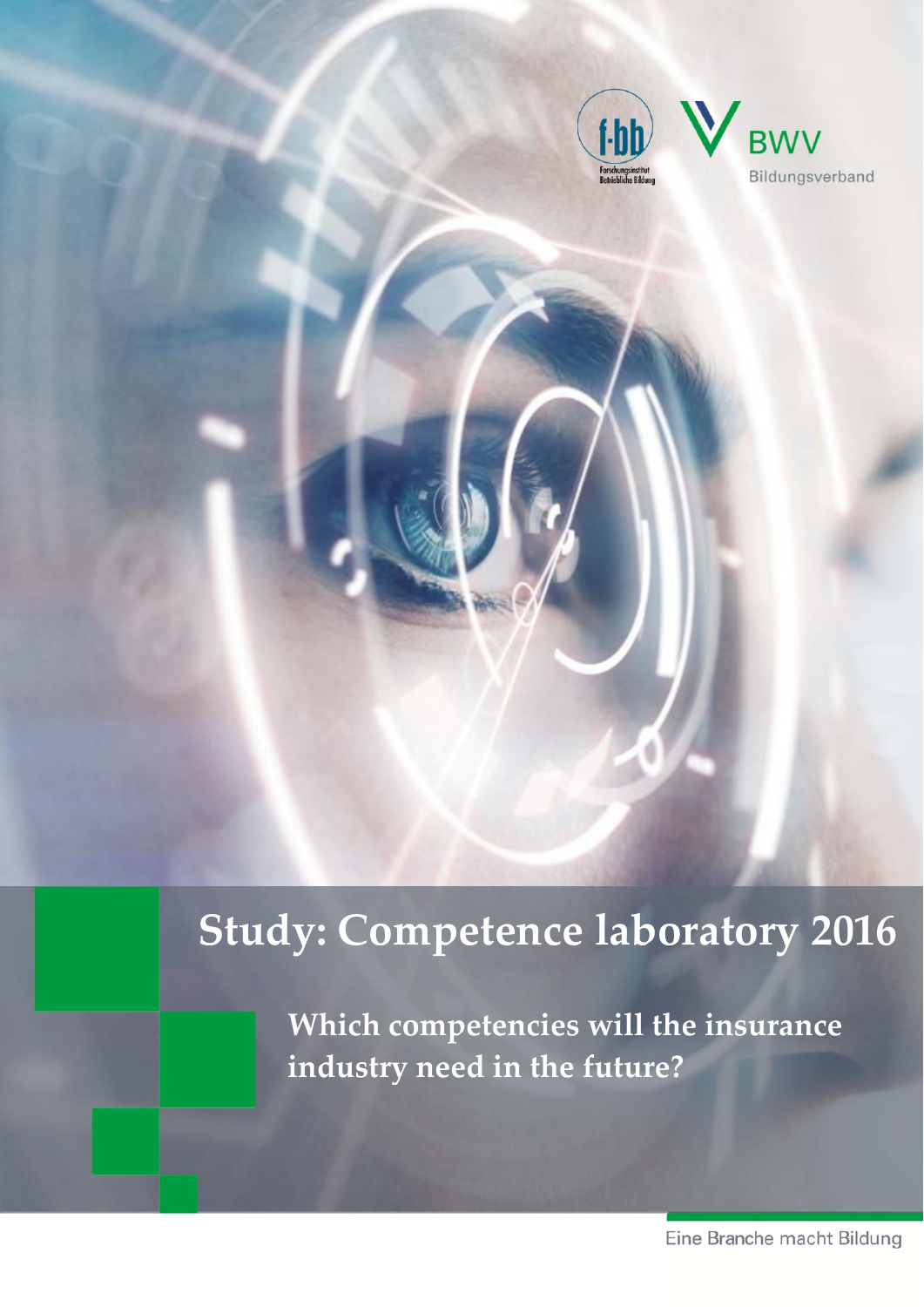

# **Study:**

# **"Competence laboratory – Which competencies will the insurance industry need in the future?"**

**Authors:**

Matthias Kohl, Linda Müller, Thomas Schley, Christine Kemmsies, Vesna Kranjčec‐Sang

**Contact:**

#### **Dr. Matthias Kohl**

Forschungsinstitut Betriebliche Bildung (f‐bb) gemeinnützige GmbH Rollnerstraße 14, 90408 Nürnberg Telephone: 0911 / 27779‐868 E‐Mail: kohl.matthias@f‐bb.de

#### **Vesna Kranjčec‐Sang**

Berufsbildungswerk der Deutschen Versicherungswirtschaft (BWV) e. V. Arabellastr. 29, 81925 München Telephone: 089 / 922001‐832 E-Mail: vesna.kranjcec-sang@bwv.de

Created on behalf of the Berufsbildungswerk der Deutschen Versicherungswirtschaft (BWV) e. V., Nürnberg und München 2016/2017.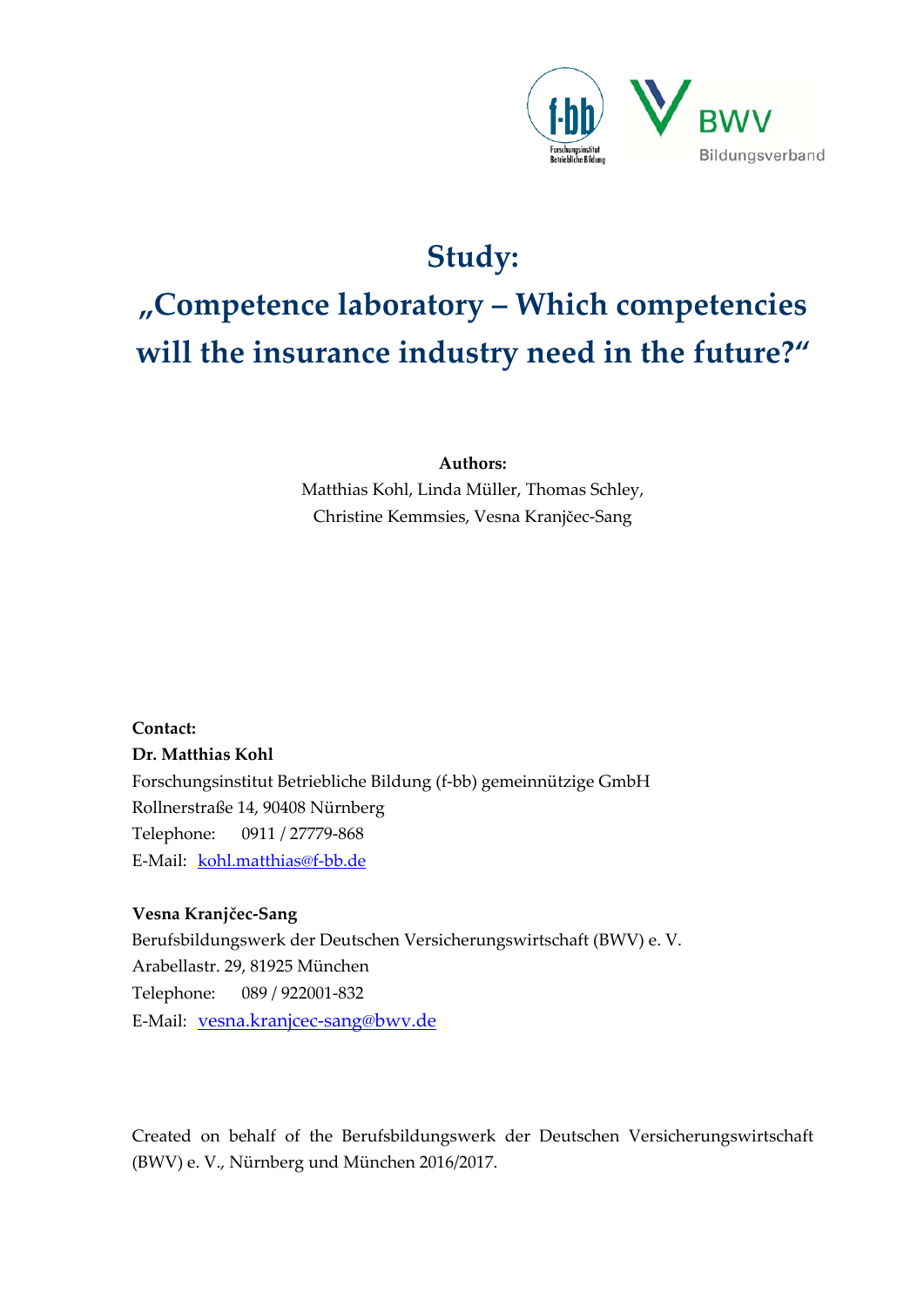

### **Management Summary**

The aim of the project "Competence Laboratory  $2016 -$  Which competencies will the insurance industry need in the future?" of the Berufsbildungswerk der Deutschen Versiche‐ rungswirtschaft (BWV) e. V., with the scientific support of the research institute for vocational training (f‐bb) is to investigate change scenarios within the insurance industry and the probability of occurrence, and on the basis of these insights to judge their effects on the activities and the competency profiles of those employed.

It was on this basis, with the focus on the training of qualified insurance and finance specialists (VF), that the extent to which current qualification profiles cover future compe‐ tency requirements was examined.

Beginning with research in the literature on the subject, the current trends and challenges for the insurance industry were worked out, questionnaires developed with which experts in the field were confronted face to face, on the telephone or in writing by means of an online survey. The questions related to the relevance of the trends that had been identified and the challenges posed by information technology, customer behaviour and requirements, as well as products and product innovations. The most important findings from the three areas can be summarized as follows:

Experts identify big data analysis and the internet of things as being not only the greatest challenges, but also the fields with the greatest potential. With respect to customer service, multi‐channel competence and fast reaction time are becoming particularly important. At the same time the offer of traditional products or product groups has to be increasingly customized. These products are characterized by a high degree of flexibility and adaptabi‐ lity. There is, furthermore, a development in the direction of holistic customer service. The requirements for technical knowledge, communicative competence and flexible product development are increasing accordingly.

Are future trainees adequately prepared for this? Which specialist/procedural or personal and social competencies should be conveyed by the training and/or which must they already possess, in order to prepare the trainee optimally for the future requirements in the industry and to ensure that the industry can maintain its competitiveness in the future.

Using the information from a survey to specialists and two specialist workshops competency clusters were created and competency requirements described based on a definition of a future employee profile.

Finally, a coverage analysis was used to establish how far the profile and the competence requirements as described in the profiles and skills required are reflected in the current training regulations for an insurance and financial specialist (KVF). The analysis showed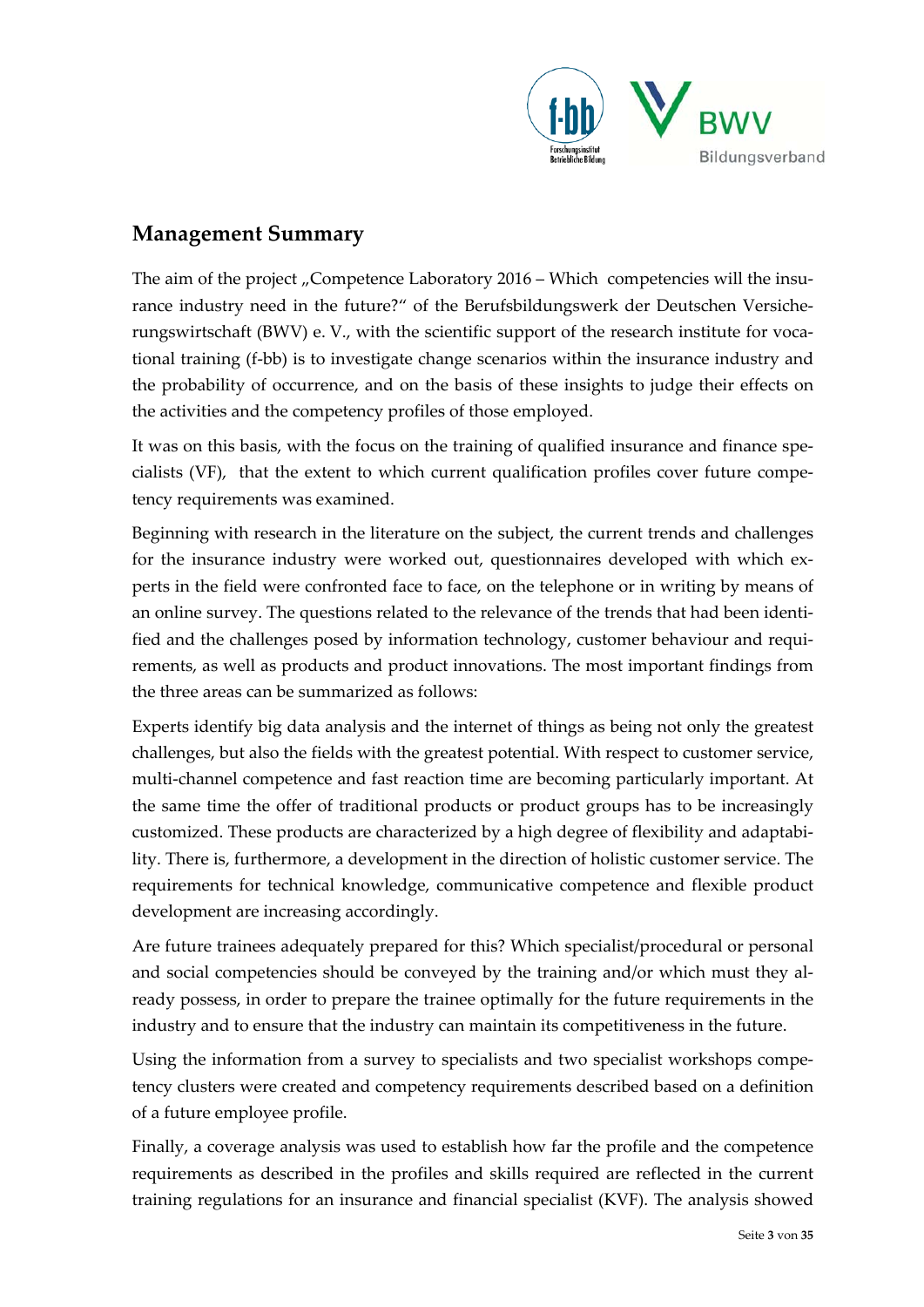

that 42 of the future 48 partial competencies that will be required in the future are covered in the current training regulations and can be further developed by appropriate adjustment of priorities. Five further IT related competence requirements are at present absent from the job description: the current need is covered by the relevant IT occupations. The training to KVF as stipulated in the current training regulations or the current training curriculum allows the development of competencies needed for the job profiles identified. However, a precondition is a form of training at the places of learning that has a prospec‐ tive orientation (e.g. a closer involvement of digital learning and communication media and new learning formats in the training) and that already in the recruitment process there is a stronger weighting of generic and social‐communicative competencies together with a concept for the development of IT competencies not found in the training regulations.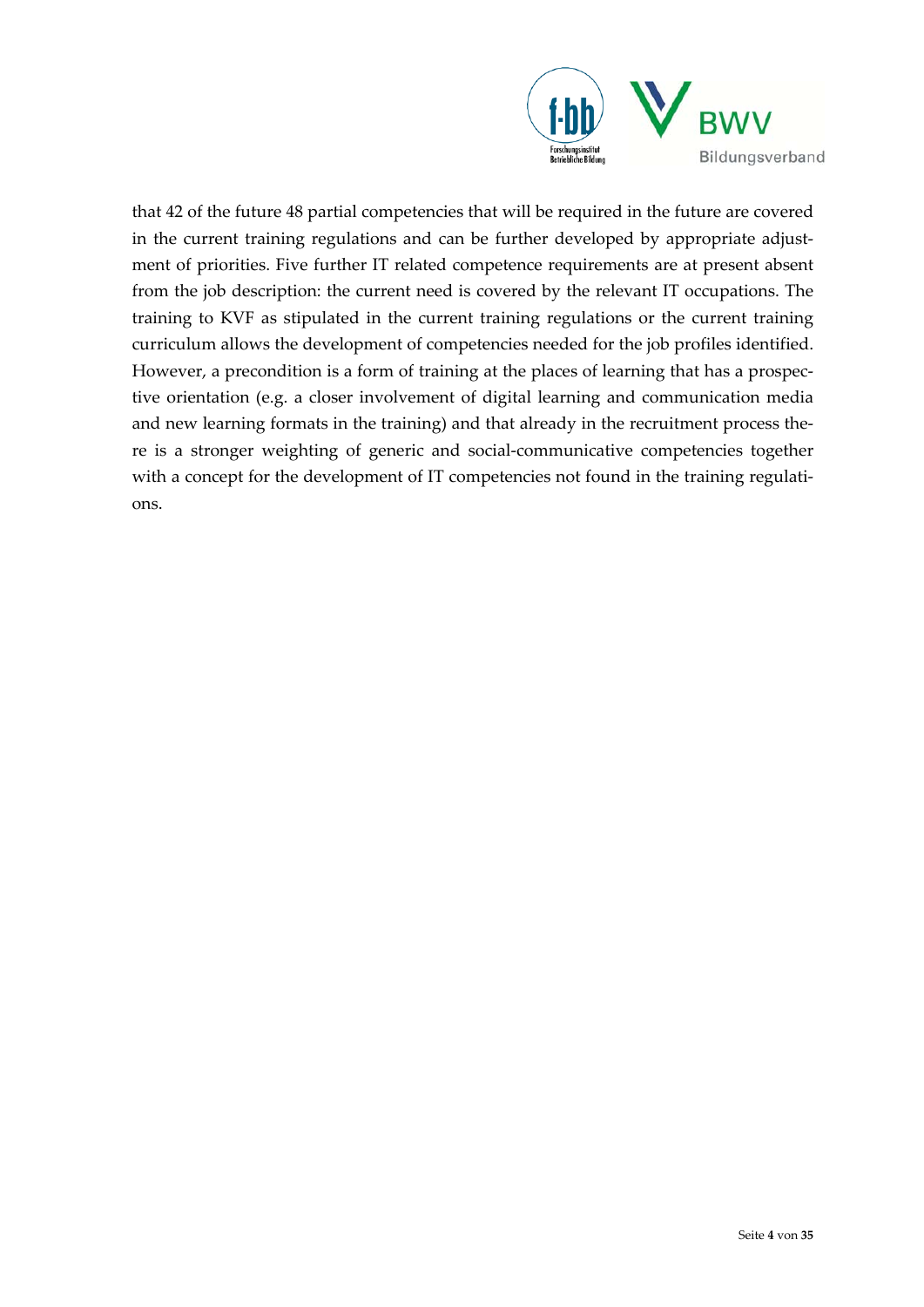

# **Contents**

| 1              |  |                                                                                   |  |
|----------------|--|-----------------------------------------------------------------------------------|--|
| $\overline{2}$ |  |                                                                                   |  |
|                |  |                                                                                   |  |
|                |  |                                                                                   |  |
| 3              |  |                                                                                   |  |
|                |  |                                                                                   |  |
|                |  |                                                                                   |  |
|                |  |                                                                                   |  |
|                |  |                                                                                   |  |
|                |  |                                                                                   |  |
|                |  |                                                                                   |  |
|                |  |                                                                                   |  |
|                |  | 3.2.2 Changes in Company and Organizational Structures and Business Processes  15 |  |
|                |  |                                                                                   |  |
|                |  |                                                                                   |  |
| 4              |  |                                                                                   |  |
|                |  |                                                                                   |  |
|                |  |                                                                                   |  |
|                |  |                                                                                   |  |
|                |  |                                                                                   |  |
|                |  |                                                                                   |  |
| 5              |  |                                                                                   |  |
|                |  |                                                                                   |  |
|                |  |                                                                                   |  |
|                |  |                                                                                   |  |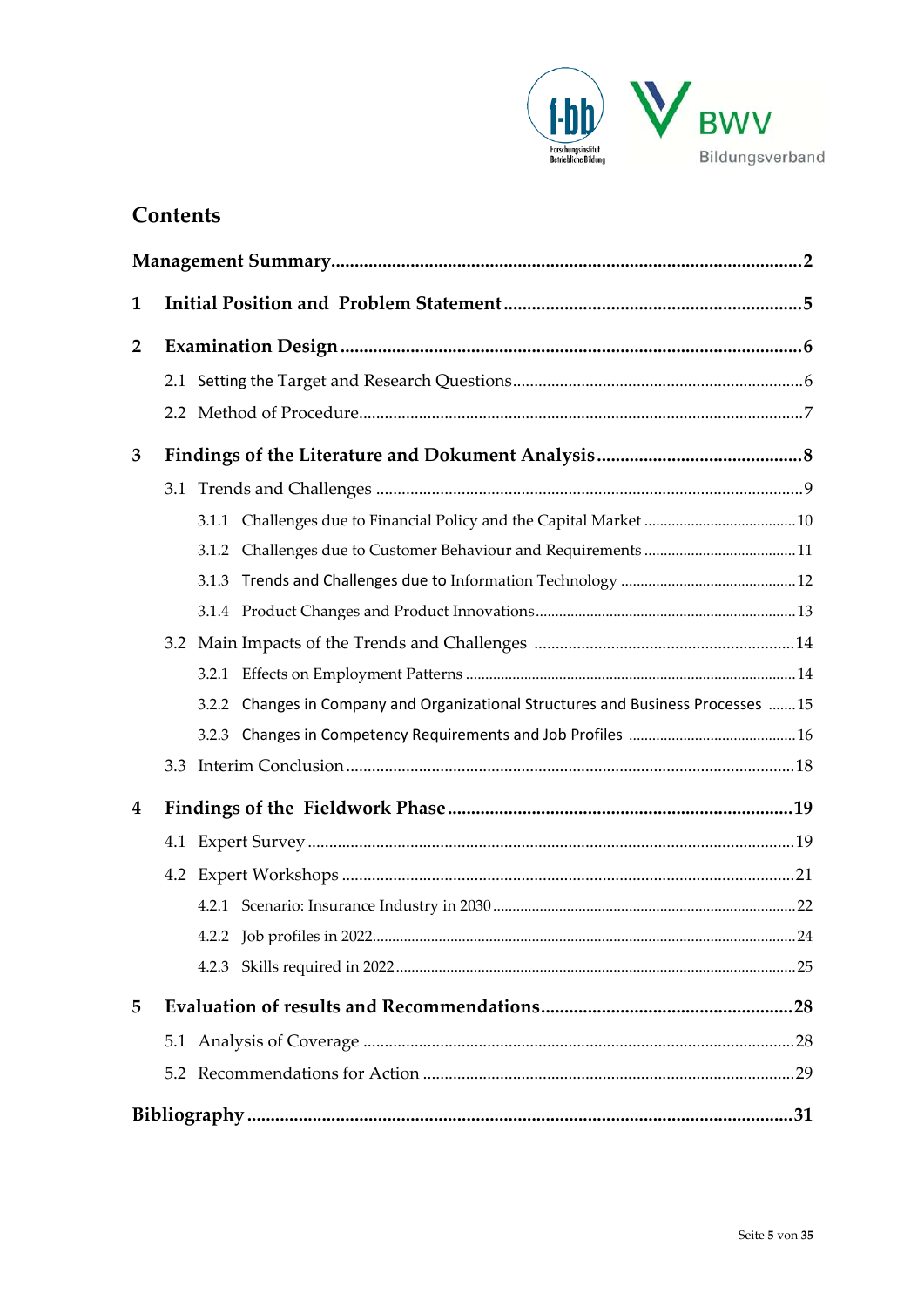

## **1. Initial Position and Problem Statement**

The dynamic technological, social and economic change processes have already led to social structural change in the last quarter of a century, which among other things is characterized by the notions of an information, service and knowledge-based society, in contrast to the preceding industrial production society. The backkground to this are structural, economic, social and technological developmental tendencies, labelled "megatrends", such as globalization and computerization. These have led to an economic and market transformation as well as to the integration of information and communication technolo‐ gies in all company processes. The general effect has been to make the provision of be‐ nefits more complex, with the result that companies have reacted by reorganizing their production, service, organization of work and management processes.

This development has continued to accelerate due to increasing digitalization and the interlinking of all areas of life and work. This has put many companies and economic sectors under even greater pressure to change, and although social and economic trends are visible and predictable, there are as yet no clear strategies as to how to deal with them. Individual studies assume there will be a massive cutback of staff in the insurance indust‐ ry, of up to a quarter according to McKinsey (2016), and the end of insurers' classical bu‐ siness model to the benefit of FinTechs. There are, those, however, who think that there will still be a need for personal counselling and the pursuance of traditional insurance business in the future (cf. Müller 2016).

All things considered, such is the general view of studies submitted up to now, although the topics digitalization, automation, the internet of things, big data, mobility, etc. entail risks for the sector (e.g. with regard to the ability to innovate and the speed of change in comparison to FinTechs or InsurTechs), they also offer clear opportunities for further de‐ velopment (c.f. i.a. 2b AHEAD Think Tank o. J., Bain & Company 2013, I.VW‐ HSG/Adcubum 2015, Pietsch/Trost 2015, and Richter 2015). Even if we do not yet have a clear idea of what the result will be, the transformation processes in the insurance industry will lead to changes in the business processes and operational and organizational struc‐ tures in the insurance companies and the sales units. These again will result in changes to work tasks, in the general conditions as well as to performance and qualification requirements for those employed in the insurance sector.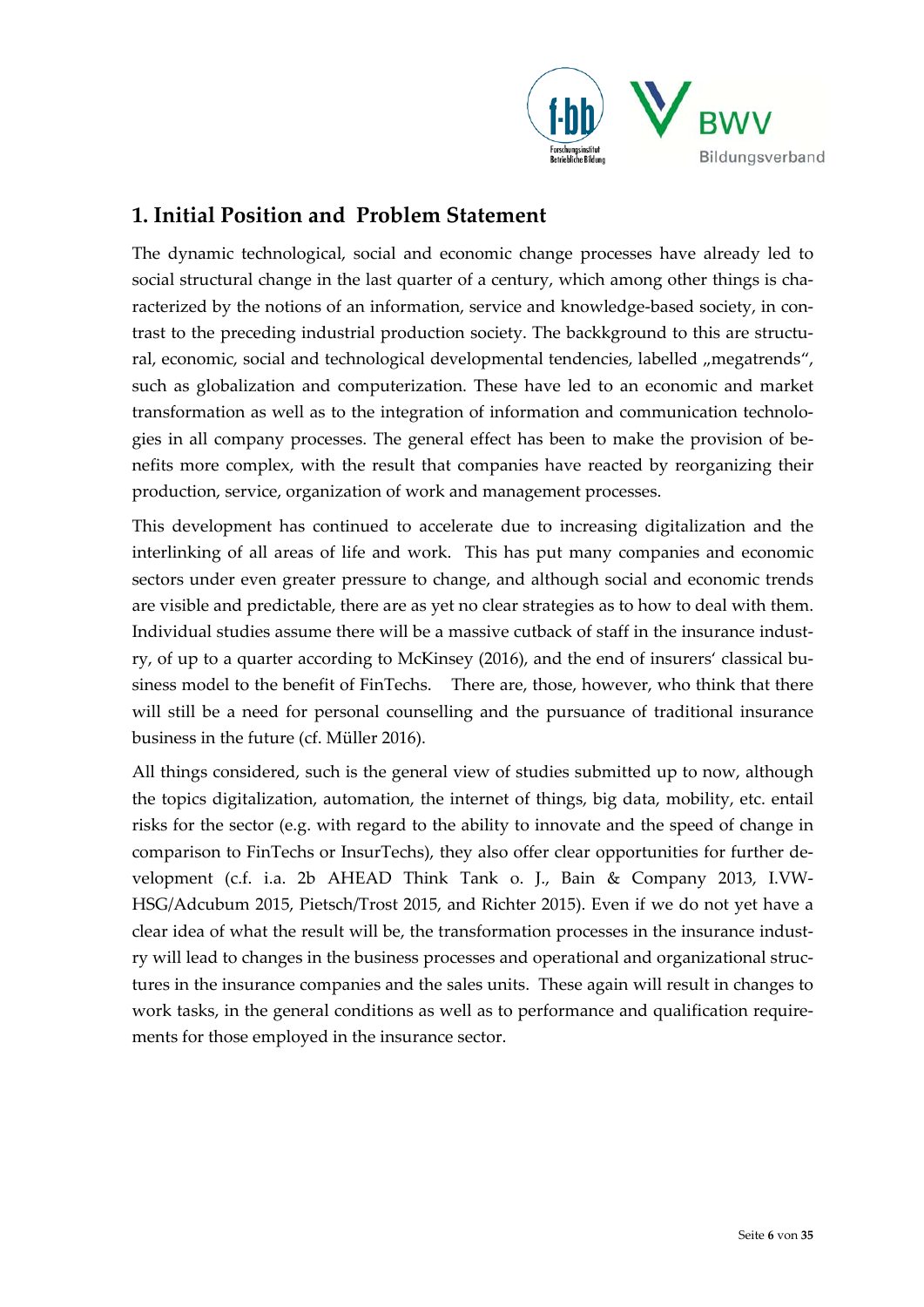

# **2. Examination Design**

#### **2.1 Setting the Target and Research Questions**

The aim of the study of the Berufsbildungswerk der Deutschen Versicherungswirtschaft (BWV) e.V. and the Forschungsinstitut Betriebliche Bildung (f‐bb) was to describe the change scenarios in the insurance sector, to assess the probability that they would occur and finally to judge the effects on employment, actitivies and job profiles. Using the example of the dual training to qualify as a specialist for insurance and finance a coverage analysis should clarify the extent to which the present job description matches the compe‐ tencies needed in the future.

The following questions were examined in the study:

- 1. How do various factors such as the trend towards increasing automation and digita‐ lization together with big data/smart data affect the insurance industry? How can the individual factors be identified, weighted and delineated for their influence on the in‐ surance sector?
- 2. What will be the effects of the identified factors on the insurance industry over the next five years?
- 3. Which business processes in insurance companies and sales units will be affected by the identified factors?
- 4. How can the relevant fields of activity be identified, in which activities will cease, increase or be shifted because of trends in the direction of digitalization?
- 5. With regard to the identified changes, which competencies will be needed to carry out future activities, and how can they be defined?
- 6. To what extent do the current competencies described in the professional profile of an expert for insurance and finance correspond to tomorrow's competence profile (coverage analysis)?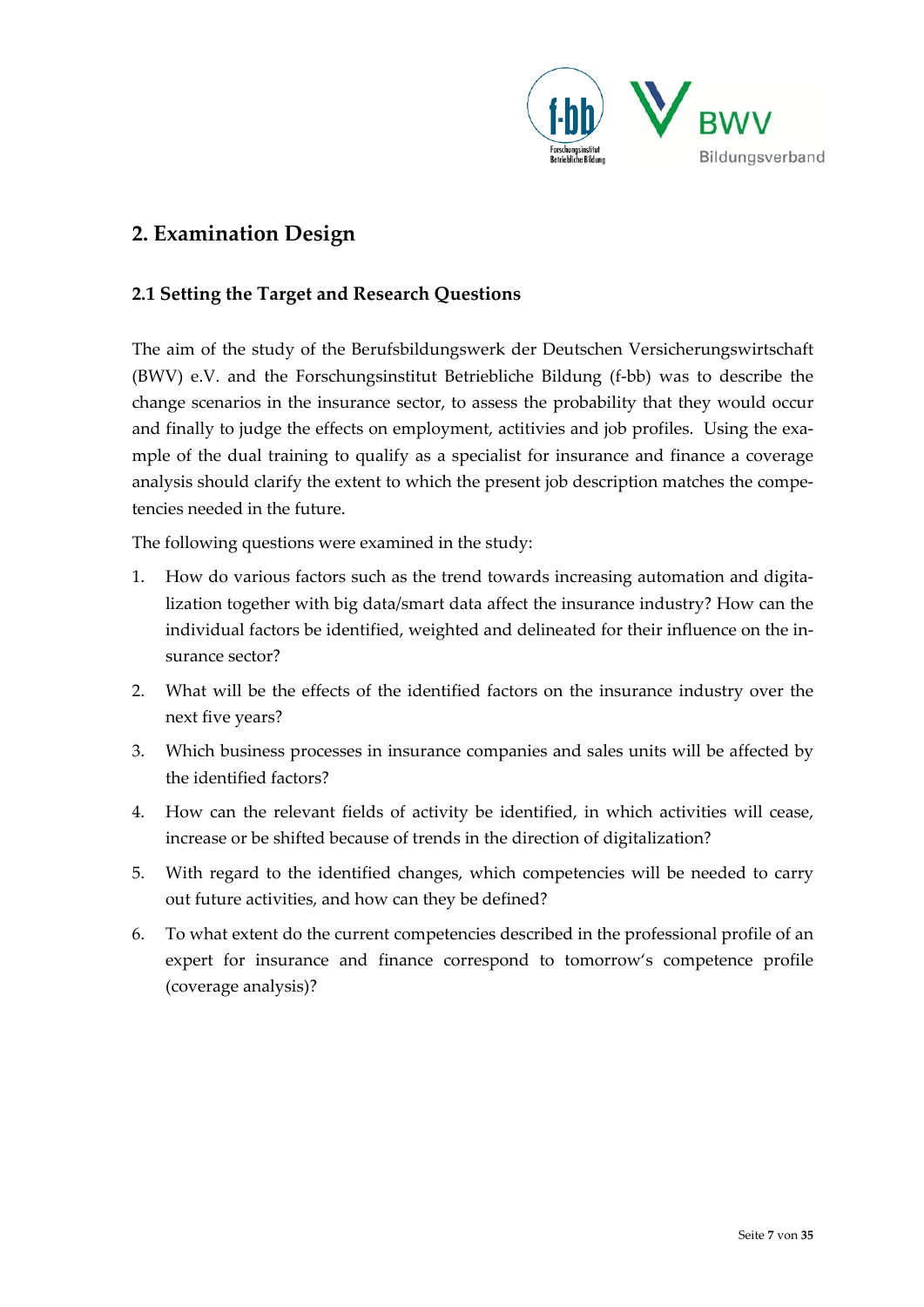

#### **2.2 Method of Procedure**

Using a literature and document analysis (May – July 2016) the main challenges, trends and their effects on the sector were identified and an interview guideline developed as the basis for an expert survey (July – September 2016) by means of interviews, as well as a standard online supported survey and a group discussion. The aim of this survey was to estimate the relevance of the identified factors from the perspective of the individual expertise of various people in the insurance industry and to have their probability of occurrence and effects estimated, as well as to name competencies needed for future training and the (partly) new fields of work in the job descriptions of experts for insurance and finance. Finally, these future fields of activity and the competency profiles as formulated were evaluated and validated in several expert workshops (i.a. with strategic decisionmakers , personnel and training managers from insurance companies) and served as the basis for a coverage analysis of future professional requirements with the current job description for the , expert for insurance and finance' (November/December 2016). Finally, the results were evaluated and recommendations for action formulated on the basis of the coverage analysis.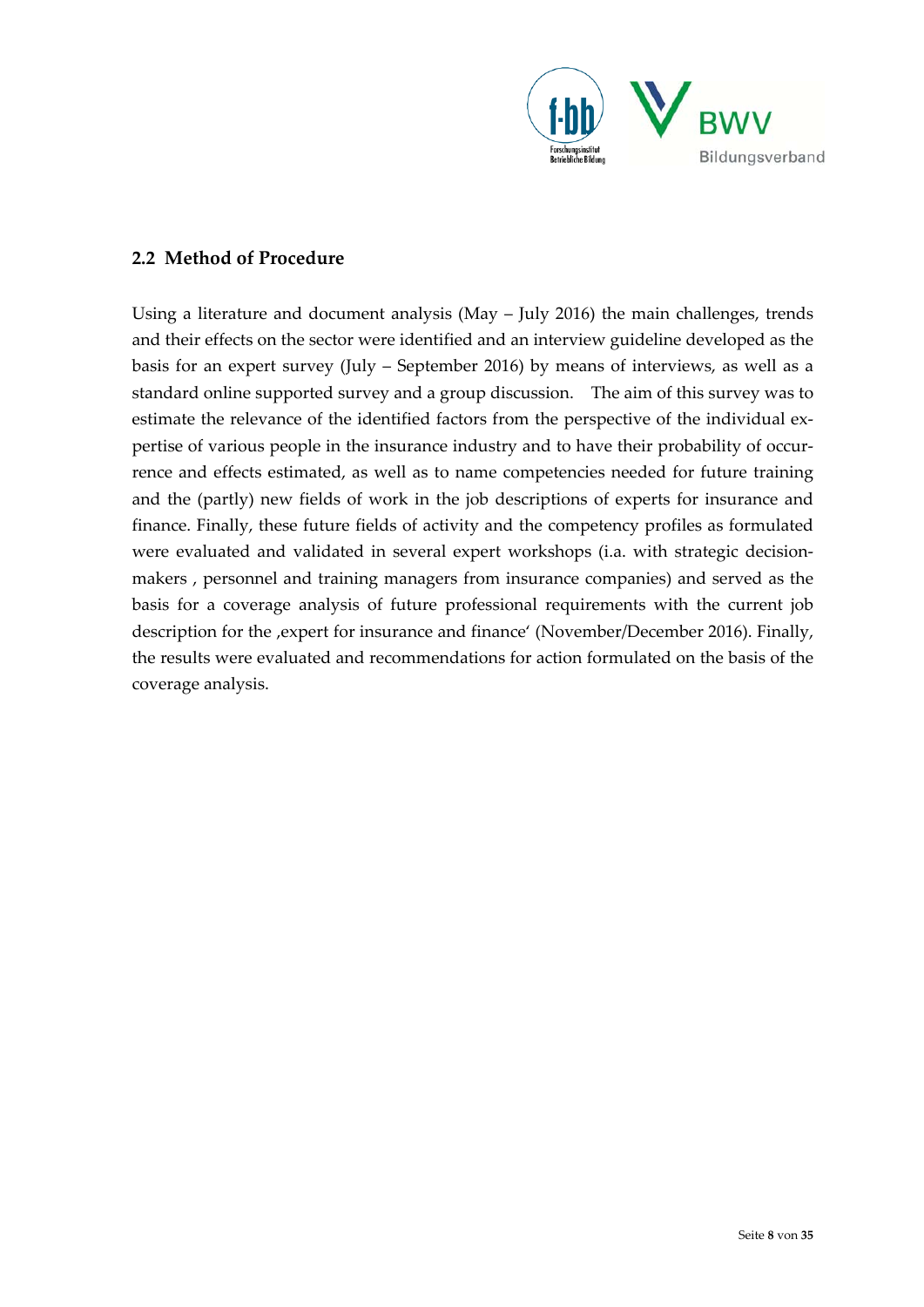

# **3 Findings of the Literature and Dokument analysis**

*"In markets, in which the … trends have been suspended for longer than in Germany it can be seen that companies that stick to business models that we‐ re successful in the past rapidly perform much worse and are finally pushed out of the market." (Stange/Reich 2015, 6)* 

The social and technological developments such as globalization, automation, digitalizati‐ on or big data, known as "megatrends", influence all areas of the economy and thus also the insurance industry. Data networks and complex data analytical procedures, changes in customer behaviour, mobilization by end devices, sensor networks or new business models are some of the main challenges for the insurance sector. The increasing relevance of these factors often influences company culture and thus affects the whole company (cf. 2b AHEAD ThinkTank o.J., Wissmann et al. 2016). In this way digitalization offers oppor‐ tunties, but it also contains risks, such as disruptive startups, ephemeral business models, investment risks or the devaluation of expertise.

The insurance industry, which might be described as an innovation grouch (Lucke/Heinze 2015, 247), is under many forms of pressure to change because of the developments just named. The current developments are visible, but at the same time it is not clear what specific effects they will have on the insurance industry. Current forecasts on the subject come to very different conclusions. While some studies assume the end of the classical insurance business model to the advantage of InsurTechs and reckon with massive staff cutbacks of up to 25% (McKinsey & Company, 2016), others believe in the continued exis‐ tence of classical business models and a constantly remaining need for personal counselling (see Müller 2016).

For insurers globalization and digitalization are new hurdles that come on top of the current challenges from the fields of financial policy and the capital market, such as the low interest phase or the increase in regulation. To cope with this a new entrepreneurial strategy may be needed to promote changes and shifts in business activity, that generates new requirements and competency profiles (cf. Stange/Reich 2015, 3 f.).

There follows a summary of the main factors of influence selected, which could be identified by means of a literature and document analysis.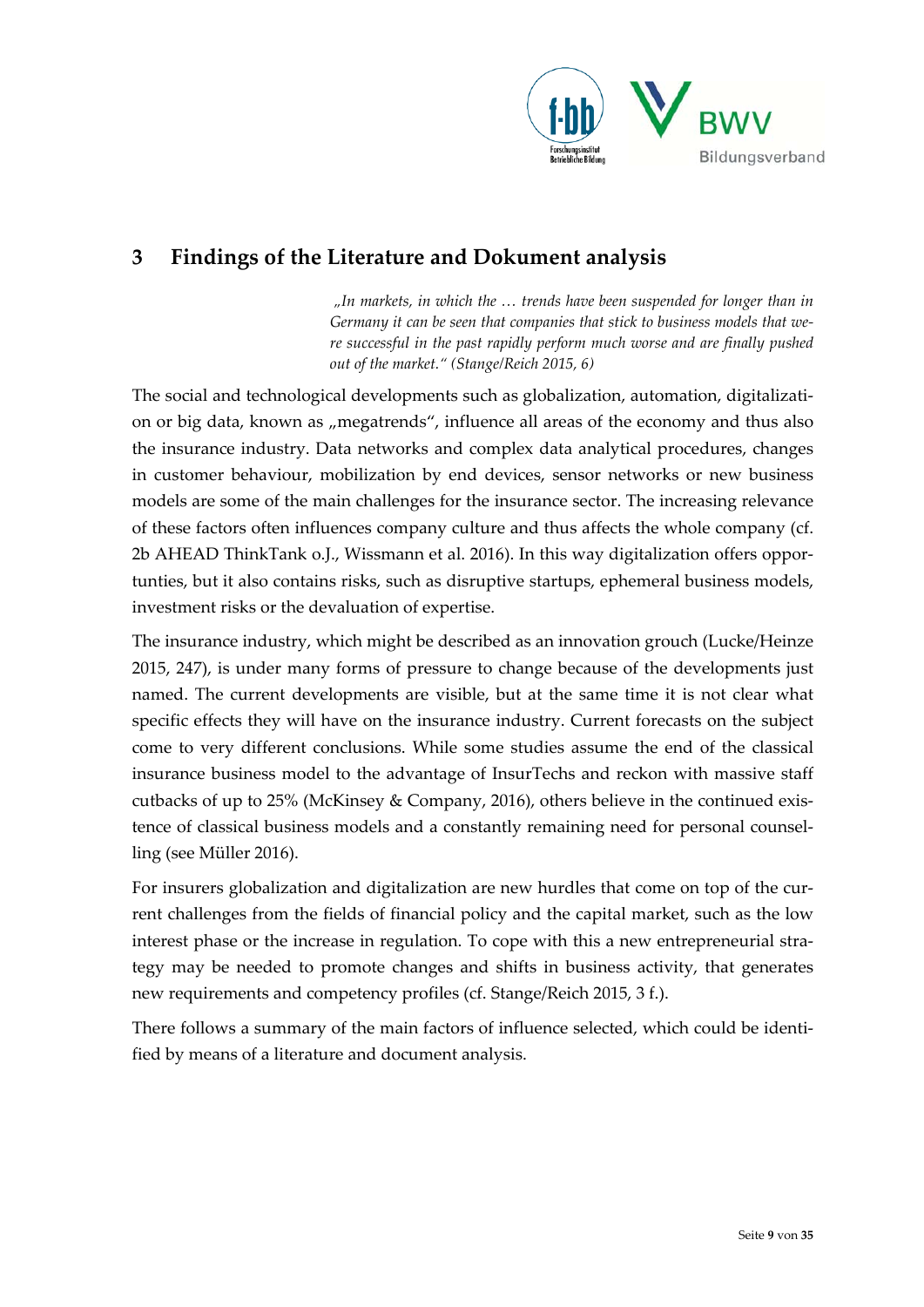

#### **3.1 Trends und Challenges**

The following sections deal with the most important trends and challenges, especially digitalization. In addition, the possible effects on the insurance sector are explained.



**Figure 1: Structural Overview (own presentation)**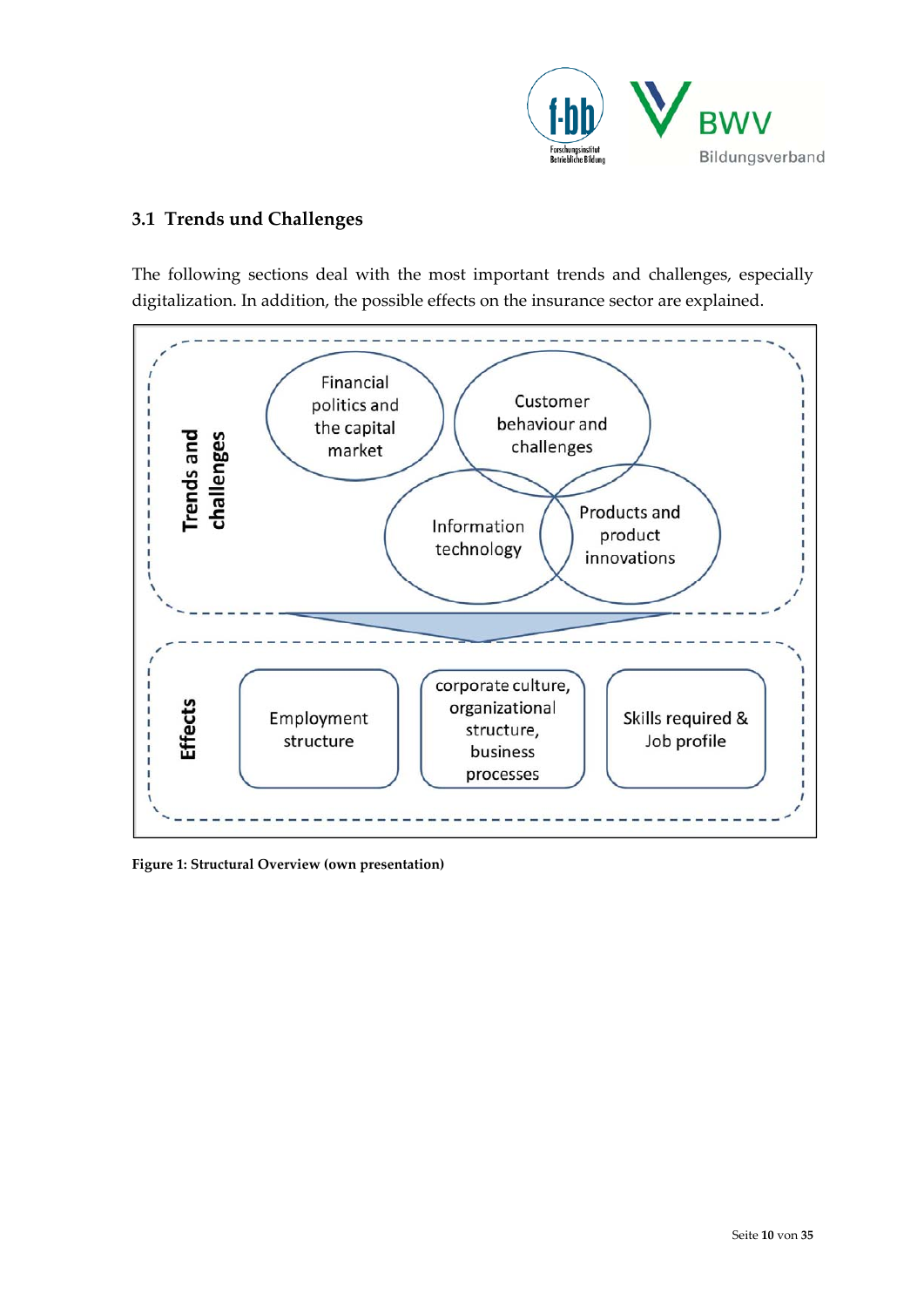

#### **3.1.1 Challenges due to Financial Policy and the Capital Market**

*"We can say in short that German insurance companies have clear growth opportunities, on the one hand, but fundamental threats to their existence on the other. The resulting pressure to change has a hitherto unknown dimensi‐ on and leads to growing insecurity in many boards of management." (Stan‐ ge/Reich 2015, 6)*

After many years of stability in the insurance industry the sector faces dramatic changes to the economic basics, changes in capital market conditions and increasing regulation. It not only has to cope with these, but also massive changes in customer behaviour and dis‐ ruptive competitors. (cf. Stange/Reich 2015, 3).

In the field of financial policy the buzz words "drop in yield" and "low interest en**vironment"** encapsulate the current challenges. Capital market interest rates will remain, in the middle term at least, at a low level. Furthermore, private households find it increasingly difficult to achieve their savings targets because of the limited access to alternative forms of investment, but one can assume an increasing need for retirement provision due to demographic development (cf. Stange/Reich 2015, 4 f.; Wissmann et al. 2016, 22 ff.).

"Regulation, which in the last few years has greatly intensified, acts as a catalyst for falling yields due to a greater need for risk capital (supervisory system Solvency II), coupled with falling sales productivity and higher liability risks for intermediaries and in‐ surers (IMD2, PRIIPs, commission cap)." (Stange/Reich 2015, 5, Hervorhebung T. S.; cf. Wissmann et al. 2016, 24). Stange und Reich (2015, 5) do not exclude the possibility that in the long-term commission will be forbidden and that there will be standard products, also for the German market, such as in the Netherlands, Austalia, India or China..

In the perception of customers, which is more and more quickly and comprehensively influenced by the internet, the **sense and justification of insurance products** – with the support of the media – is being comprehensively called in quesion (Stange/Reich 2015, 5).

The risk that new, **possibly disruptive competitors** enter the market is leading to a reduc‐ tion of the classical insurers' traditional profit pool. Alongside Fin‐/InsureTechs the entry into the market of internet giants such as Google, Amazon and Co., is being repeatedly discussed. These companies make massive use of digitalization innovations and have a clear advantage over the traditional insurance industry, especially due to their superior knowledge of Data‐Mining und Social Media (cf. Stange/Reich 2015, 6).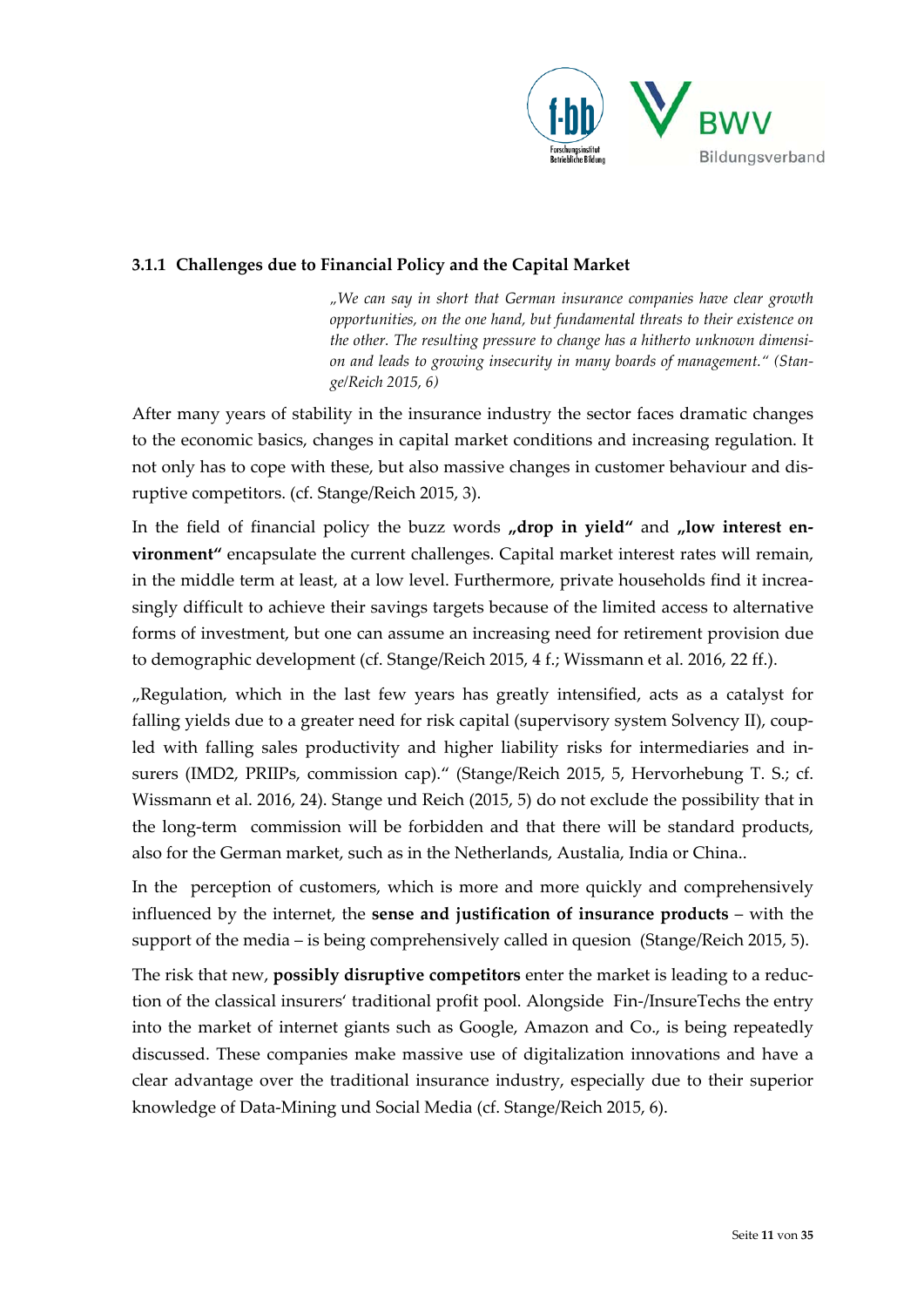

#### **3.1.2 Challenges due to Customer Behaviour and Customer Requirements**

*"The digitally network‐linked customer is already a reality – and extremely demanding. He expects fairness and respect, high quality service and a reasonable price‐benefit ratio. He wants to receive personalized, customized offers and expects a short response times in the communication – and all this independent of time, space, channels and end devices (Cebulsky/Günther 2015, 141).*

In the insurance industry the customer behaviour to obtain information, take out policies and report claims has changed, because more and more policyholders make use of digital offers (cf. Cebulsky/Günther 2015, 141; Pietsch/Trost 2016, 10). They use search engines, comparison sites and social networks, as well – if offered – apps from insurance companies and so‐called InsureTechs (e.g. AppSichern, G24 BergWinter, BeRelaxed). To be able to react to this development adequately and in a customer friendly way there have to be structural changes in the business processes and in the product and service area. This in‐ volves additional expenditure for investment and organization. At the same time the use of digital technologies facilitates process optimization and an increase in efficiency. A po‐ tential for cost reduction is thought to be fast claims reporting using app transmission (cf. Pietsch/Trost 2016, 10).

It is becoming ever more important to make the **customer relationships** and **communica‐ tion interactive.** In the context of **multi‐channel access** "a suitable channel must be made available for every customer within every link of the value chain if no customer is to be lost" (Cebulsky/Günther 2015, 143). Besides multi‐channel access, customers expect **fast response times** as well as **fast processing**.

To transfer communication completely to digital channels would be to reach the wrong conclusion, however. Digital and analogue channels must merge into an "omni-channel", since customers continue to want to use all the means of communication available (ibid., 145 f.).

For customers it is particularly important to have data transparency, data security as well as control over their own data. At the same time, customers (especially younger ones) demonstrate an increasing willingness to freely reveal **personal information** if this results in a better price or a unique benefit. (ibid., 144).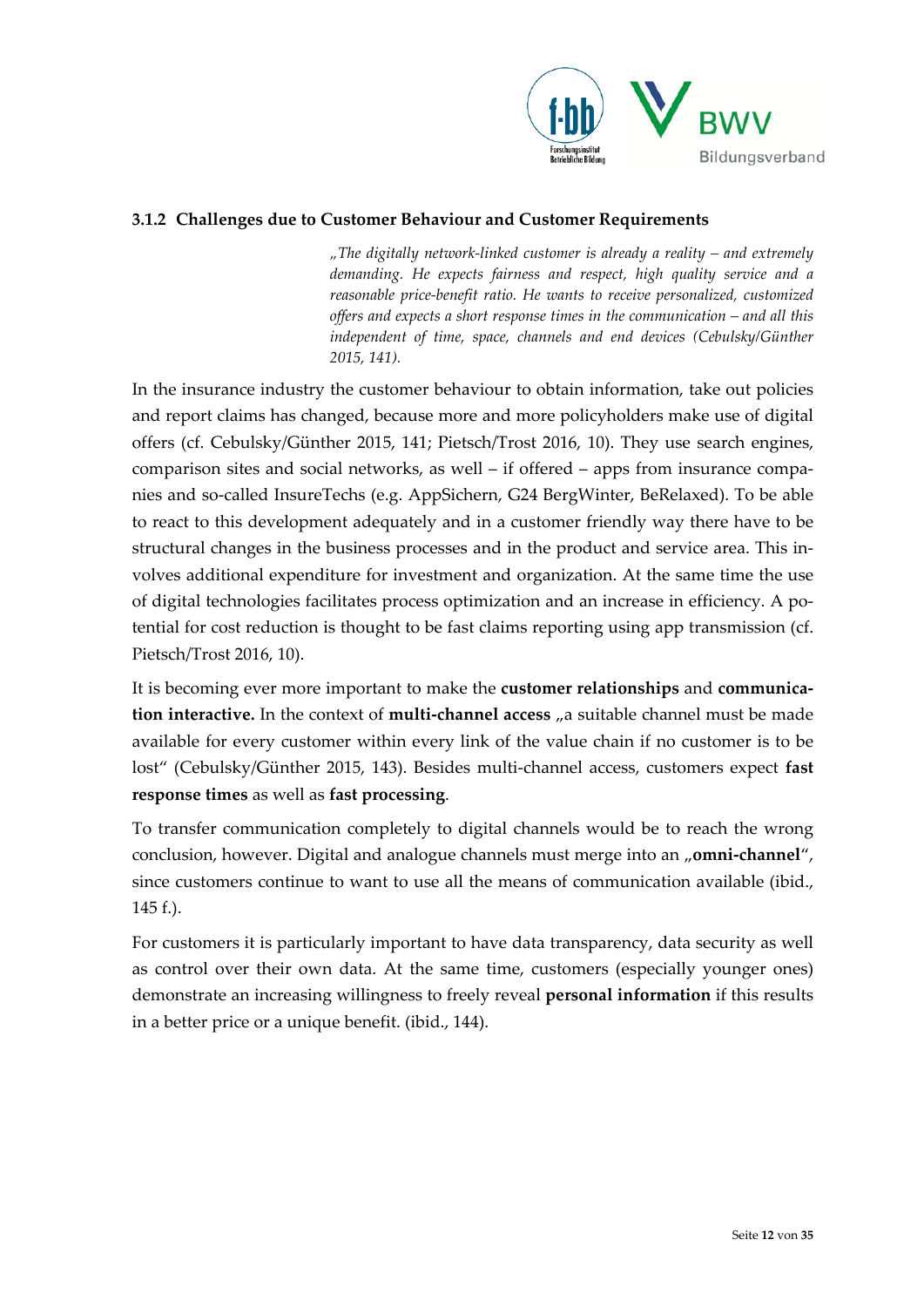

#### **3.1.3 Trends and Challenges due to Information Technology**

*"In the future whoever has the data defines the rules." (2b AHEAD ThinkTank o.J., 16)*

To respond appropriately to key issues like data collection and utilization, data protec‐ tion, the further development of standardizing and automation processes, mobilization ("mobile first") or cyber security it is necessary to invest heavily in **IT infrastructure**. At the same time there is permanent competition with innovative or disruptive startups (FinTechs, InsurTechs) that are speedy, agile and innovative.

With regard to a big data strategy, it will make sense for the insurance sector to work with unified platforms and databases in administration and distribution, in order to interlink data and information expediently. The recruitment of external talents as well as learning from and co-operating with other sectors (e.g. banks, e-commerce) could offer strategic value-added benefits (2b AHEAD ThinkTank, o.J.; Pietsch/Trost 2015, 14 ff.).

"The digital revolution makes great demands on providers' IT systems and business processes: the multitude of **smart sensors and and devices** must be correctly integrated and administered; traditional communication channels have to be extended to the new social media channels, and the continually increasing volume of data must be transported, stored and analyzed profitably. The integration of modern technologies such as cloud services, in-memory-databases und big data applications in the existing IT infrastructures will create the preconditions for the development of such innovative digital customer services" (Schneider 2015, 12).

In the context of data collection it makes sense to use postings in social networks, online purchases, the use of apps and gadgets as triggers, in order to recognize and respond to the customer's need for insurance at an early stage. If the law is observed, there is no legal hindrance to prevent insurance companies as well as sales units from making use of data. Data that is already present in a company's own portfolios, that was often stored without much thought in so-called data silos, is a valuable asset. Yet a KPMG study (Cebulsky/Günther 2015, 144) estimates that the main part (85%) remain unused. A key digitalization topic is not only the storage of unimaginably large amounts of data, but also their evaluation, so that they can be used. This is discussed under the notions **big data, data‐mining & advanced analytics**.

In using digital channels particularly great care must be taken with regard to **data securi‐ ty** and **data protection**, since customers distrust not only hackers and cyber criminals, but also companies and states.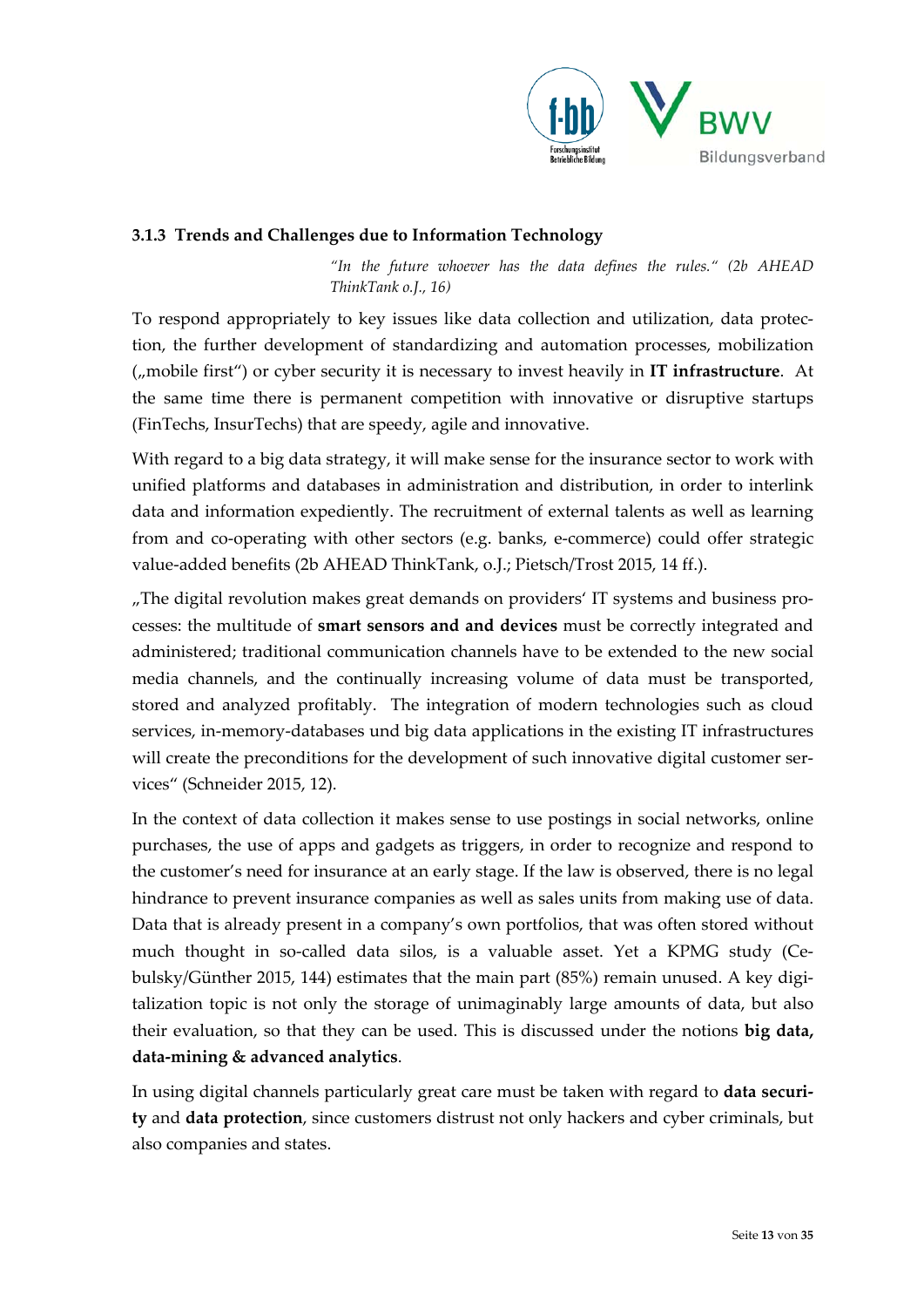

**Mobile digital assistance systems** with various app possibilities will take over portable devices. "The assistance systems are basically used to make the ,multi-optional lack of orientation' of a volume of data, which no-one can any longer process himself into information, knowledge or recommendations for action [and/or, T.S.], manageable, and to en‐ rich or question decisions that are made or suggested by experts" (2b AHEAD ThinkTank, o.J., 12). The internet of things could deliver the necessary user‐produced decision data for these systems transmitted from fitness data and health apps (health and fitness) or tachographs and drivers' logbook apps (GPS data) (2b AHEAD ThinkTank o.J.).

In the course of the digitalization the organization's **knowledge management** has to be extended and cultivated, especially with respect to the new key issues. The aim must be to share knowledge (in the sense of interpreted or evaluated information) more quickly, more transparently, and in a more agile and flexible way (Pietsch/Trost 2015, 22).

#### **3.1.4 Product Changes and Product Innovations**

Product changes and the increasing speed of innovation can be observed in all lines of business, but especially in property insurance, in retail as well as commercial business. The concept of products for **multi‐access distribution** is considered to be necessary, whereby the focus is on digital sales channels (cf. Pietsch/Trost 2015, 11). Simply transferring conventional products to the digital sales channels would hardly be expedient. Until now those products on mobile media work well that only need a short contractual text. On a small smartphone screen no‐one wants to read confusing small print. Also proble‐ matic are products for which it is impossible to judge the quality of the purchase decision or that involve a great deal of work. In this respect, responsibility and transparency play a central role if one wants to bring these products to the mobile market (cf. Heinze/Thomann 2015, 150).

The **adaptability** of technology and products is regarded as being the main guarantee of success. Especially the immediate prognosis of customer wishes based on data from social media platforms is considered to be a competitive advantage (2b AHEAD ThinkTank o.J., 20). In this way it possible to have better defined target groups and customized needs for the marketing, which is particularly suitable for **micro and short‐term policies (situatio‐ nal insurance)** (Wissmann et al. 2016, 25). These are increasingly required by the younger generation. "The insuring of a newly acquired smartphone on the spur of the moment and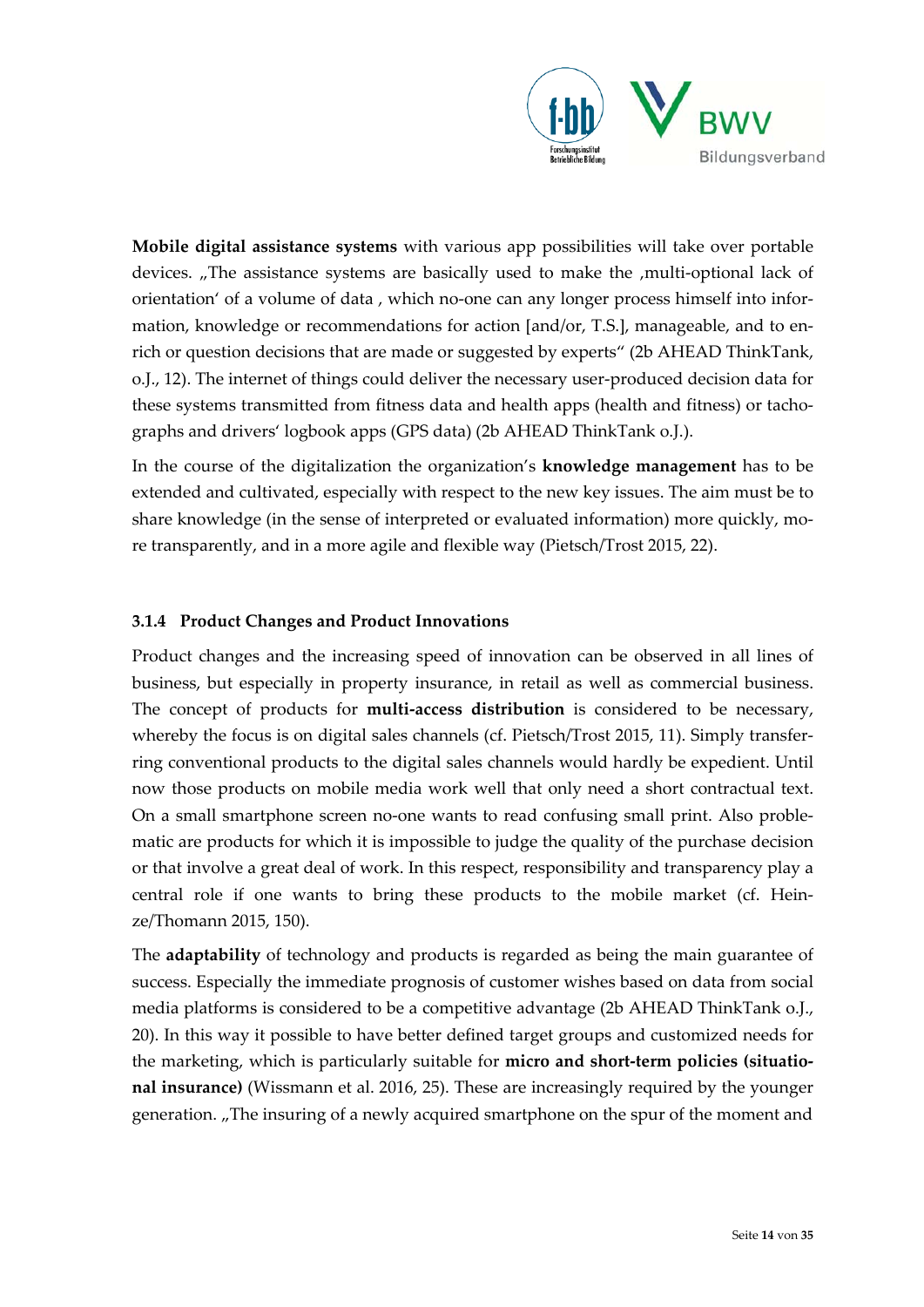

quickly taking out a health policy for a spontaneous weekend jaunt or ski trip with an app are only two examples which show the need and the opportunities for the future" (Guß 2015, 39).

The *f* internet of things<sup>"</sup>, i.e. the communication of devices among themselves over the internet, in connection with the generous provision of data is also increasingly important for product development. These include, for example, the use of fitness or log book apps linked to smart watches, smartphones or armbands as well as the installation of tachographs in motor vehicles (cf. das Produkt "Drive like a girl" of the telematic insurer *Insure The Box*; Cebulsky/Günther 2015, 142). Thus telematic systems the tariff make possible models , pay as you use' or , pay how you drive' based on the individual driving profile. (Schneider 2015, 12).

Also **new products** must be created for the changes that digitalization involves. These include cyber policies to insure the risks in connection with digitalization.

Due to the speed of innovation and the flexibility of startups insurers have to increase the **speed of development** of customer optimized products. This should be achievable by establishing a suitabe IT infrastructure and the utilization of the data available. At the same time customers increasingly demand **a voice** (2b AHEAD ThinkTank o.J., 14). They would like, for example, to be able to bring their **own ideas into the product and service development** (cf. 2b AHEAD ThinkTank, o.J. 14 ff.).

#### **3.2 Main Impacts of the Trends and Challenges**

#### **3.2.1 Effects on Employment Patterns**

*"Every fourth insurance job is at risk." (Hecking 2016)*

According to a McKinsey study, in the next ten years **every fourth job is at risk** due to digitalization and the automation that is bound up with it. (Hecking 2016; Johansson & Vogelsang 2016).

Especially vulnerable are jobs in the operational business, i.a. in the administration (ca. 50%) and in claims handling (ca. 30%). New product development, marketing and sales support are likely to be the least affected (ca. 1%) (ebd.). Gold, too (2016, 20), points out that a disproportionate number of jobs involving simpler tasks will be lost (niche jobs). There will be more skilled employees and specialists, however. There are, in addition, problems in connection with "older" members of staff and the lack of trainees. Estimates are mainly based on the opinions of experts – there are at present no specific, robust statistics. Furthermore, estimates have to be qualified, because although digitalization could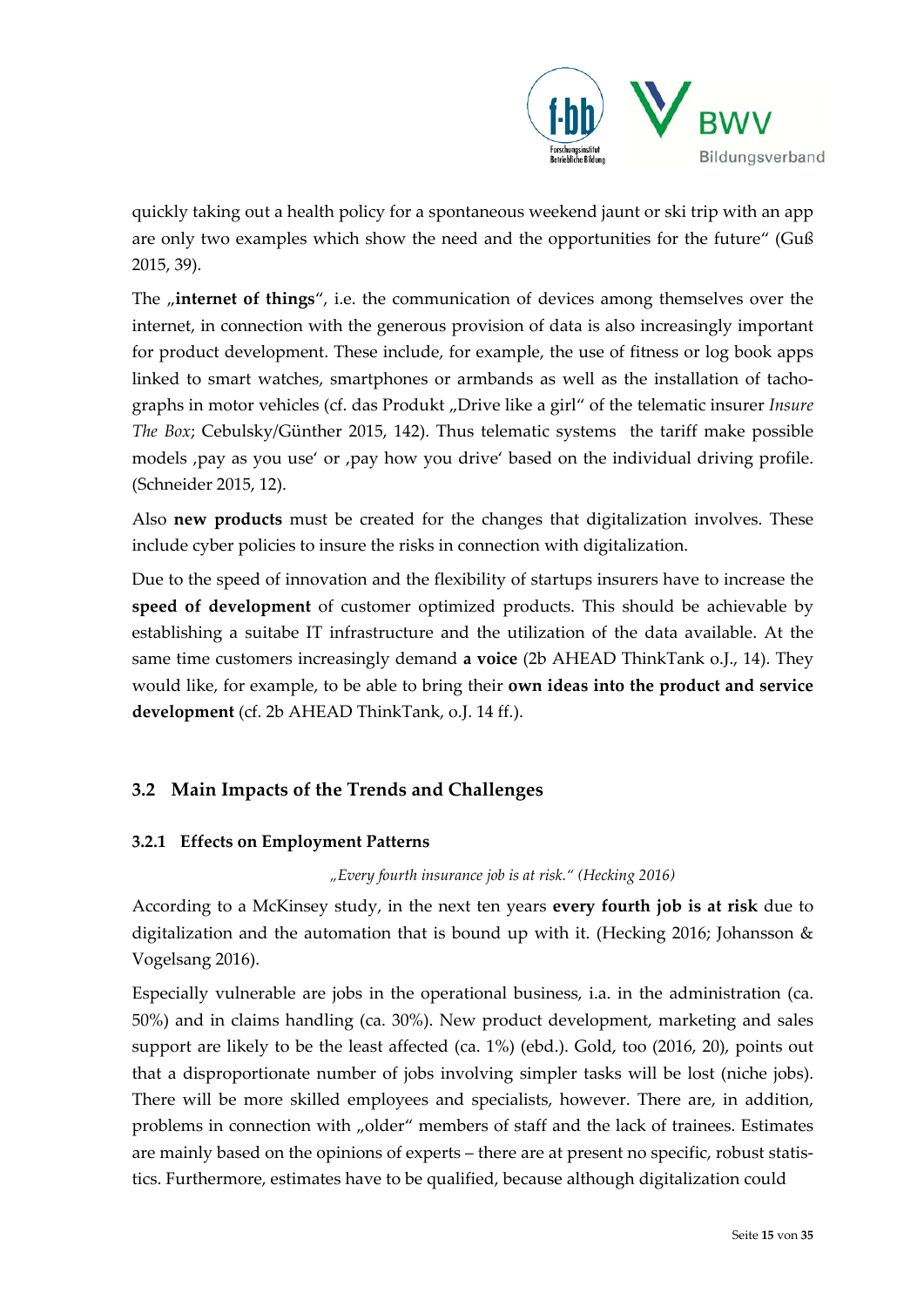

reduce the number of intermediaries in distribution, at the same time the need for the di‐ gital presence of intermediaries would increase (cf. Hopfner/Gold/Hohenadl/Schikora 2016, 6). Furthermore, new activities will arise in the field of agile software development (for example, automatic fraud detection), internet security and data protection,  $\mu$  connectivity" as well as "advanced analytics" (Big Data; Data-Mining).

In addition, **the importance of project** work should continue to increase in importance, so that the 2b AHEADThinkTank (o.J., 3 ff.) foresees that an increasing number of people could change the project and the company every two to three years. As a result, the subject of employer attractiveness, recruitment and staff retention becomes more important. The organization of staff in projects would enable companies to react more flexibly to trends that are to some extent ephemeral (cf. Hopfner/Gold/Hohenadl/Schikora 2016, 6 ff.).

Furthermore, **making working times more flexible** will have to be reconsidered in view of legal stipulations. "Especially staff who belong to the younger generation expect a high degree of flexibility from their employer, so that private affairs can be completed at work and official duties at home. Nowadays most employees are actively looking for flexibility and want individual solutions" (Hopfner/Gold/Hohenadl/Schikora 2016, 10). This includes the option to work in a mobile way (teleworking).

# **3.2.2 Changes to the business culture, the organizational structure and the business processes.**

*"Technological change accelerates all processes from new product develop‐ ment over distributioin to the handling. Digitalization puts a question mark against all business models and puts insurance companies under massive in‐ novative pressure." (Cebulsky/Günther 2015, 141)*

**Conservative organizational structures**, signified by traditional cultures, a lack of attenti‐ on to customer needs, a lack of or insufficient expert knowledge as well as an inadequate IT structure are seen as the main obstacles for digitalization (Pietsch/Trost 2015, 13). The challenges mentioned so far also change organizational structures and processes or require the further development of organizations to maintain their competitiveness. Digitalization offers various ways to support and speed up the changes and to drive on the downsizing and automation of the company (cf. Hopfner/Gold/Hohenadl/Schikora 2016, 5).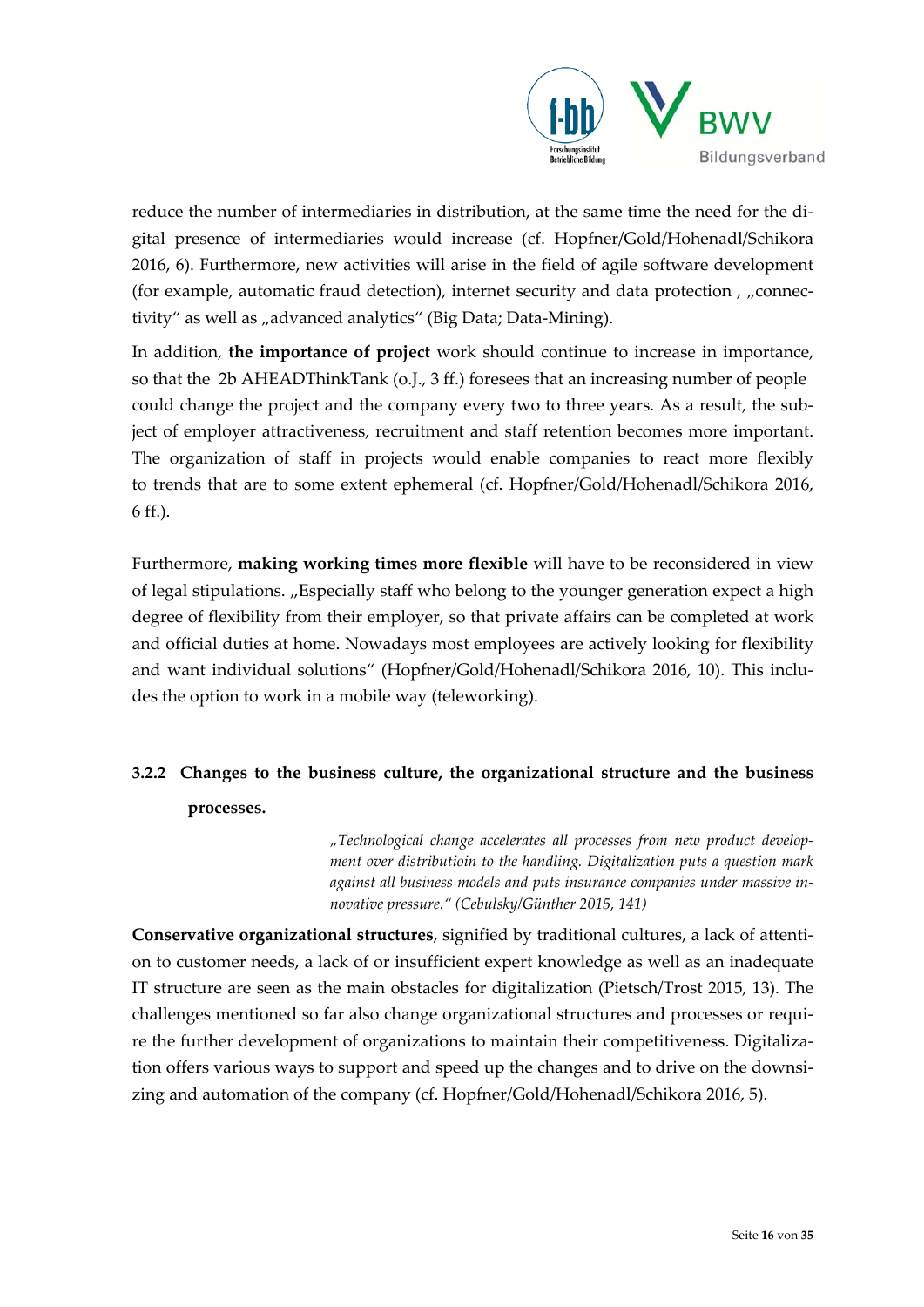

An **optimization** of business processes can be regarded  $n$  as an important success factor of the insurance industry, since the customer only experiences the product when there is a claim" (Rischave & Buck‐Emden 2015, 434). It follows that the main focus must be on the quality of service, the speed and the interaction with the insurer (cf. ebd.).

General recommendations for action for management can be summarized as follows (2b AHEAD ThinkTank o.J., 21 f.; Cebulsky/Günther 2015, 147; Pietsch/Trost 2015, 30):

- Open for new challenges
- Innovation by inspiraion using many formal and informal sources
- Decision to establish responsibility (for example, by "Chief Digital Officers")
- Co-operation and collaboration with relevant partners, in order to increase the value added for customers (provide attractive holistic solutions)
- Take action Construct and use of "Fast Track"-options for economical and parallel testing and the evaluation of ideas
- **Create data transparency and data sovereignty for the customer,**
- Develop adaptive products and services using management systems for innovations (multi‐dimensional innovation approach)
- Become an attractive employer for innovative people
- Create value with data (unique selling proposition, genuine customer usefulness).

#### **3.2.3 Changed skills requirements and job profiles**

*"It is highly likely that in industry 4.0 the work will pose much greater com‐ plexity, abstraction and problem solving requirements for all employees. Furthermore, they will be expected to demonstrate a high degree of indepen‐ dent action, communicative competence and the ability to organize themsel‐ ves." (Promotorengruppe 015 quotation from Uni Bremen 2016, 25)*

For **employees in the insurance sector** in future the focus will be progressively less on knowledge‐based and routine work and much more on the comprehensive ability to take action and problem solving competencies. Since digital interlinking is fairly intangible and invisible, it requires a high degee of abstract thought and background knowledge, in order to be able to grasp the processes and thus control and create them independently (Uni Bremen 2016, 25 f.).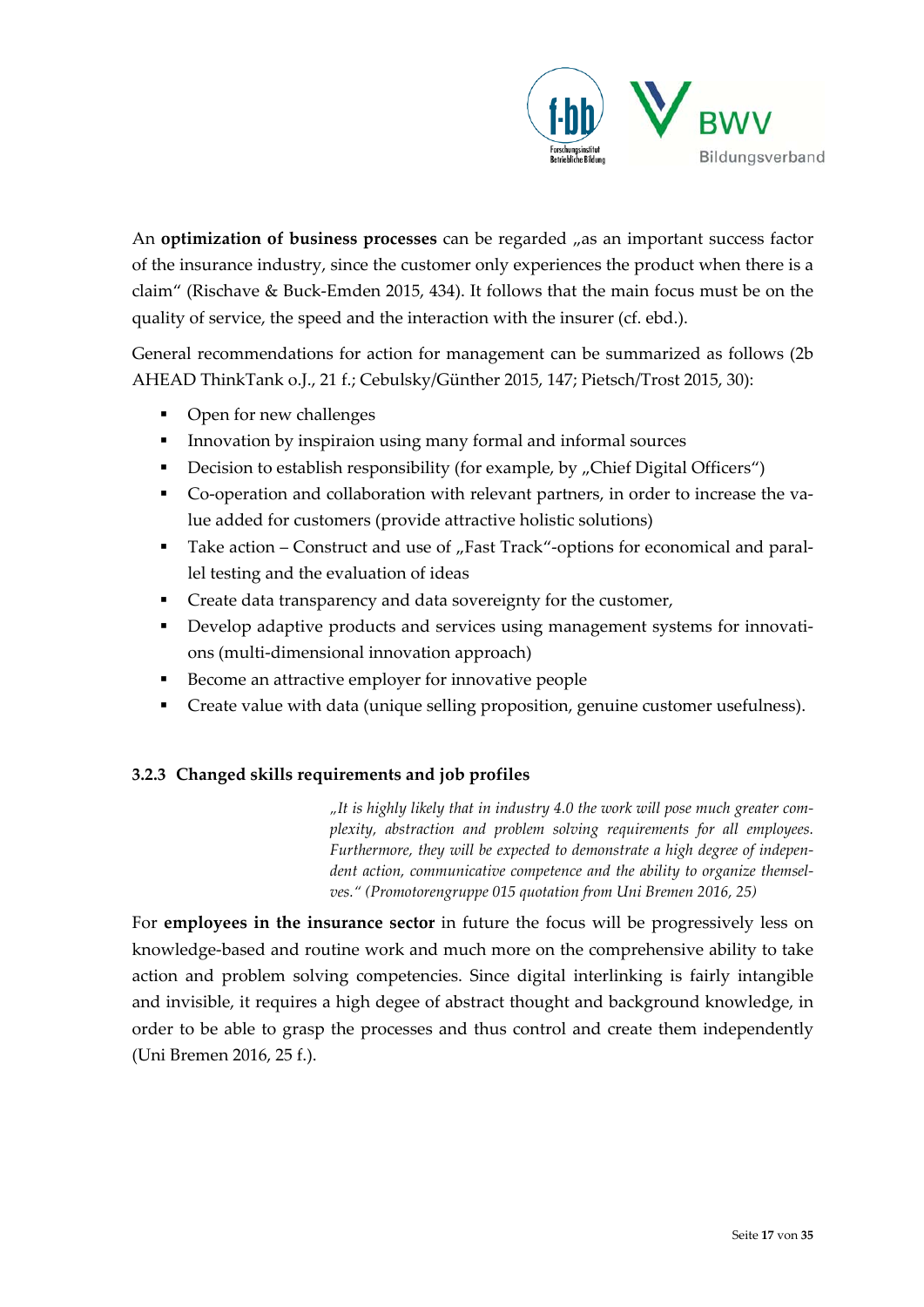

Because there is interlinking in all areas, the possibility for specialists to have a say and share responsibility will continue to grow. Furthermore, the continuous development in competencies makes it possible to counteract the devaluation of expertise (cf. Hopfner/Gold/Hohenadl/Schikora 2016, 7 f.).

In the study about industry 4.0 (Uni Bremen 2016, 86 f.) compentency requirements could be identified, and of these particularly the general, work-related and informationtechnical competencies are also relevant for other sectors:

- Process optimization
- Reading and evaluation of data
- Utilization of data security when processes are running
- Utilization of data to optimize process flows
- Utilization of knowledge and documentation systems
- Team co-operation and communication
- Utilization of system expertise for the optimization of processes
- Taking decisions, taking responsibility
- **Utilization of databases**
- **Utilization of digitalized networks**
- Participation in programming procedures
- Utilization of cloud computing

*"Tomorrow's insurance manager will need expertise in big data and mobile technology, multi‐access competency and an understanding of connectivity, as well as enthusiasm for new technologies." (Pietsch/Trost 2015, 8)*

From Pietsch and Trost's survey (2015, 18 ff.) it emerges that the new requirements for **executives** are openness and the willingness to experiment for innovations, readiness to risk changes, a close affinity with technologies of the future and experience of mulitichannel strategies. Also required is a consistent orientation towards dealing with customer wishes and needs, coupled with visionary thinking and analytical abilities. Because of the importance of social networks the competencies for purposeful communication, for the building and sustainable maintenance of networks are regarded as further key factors.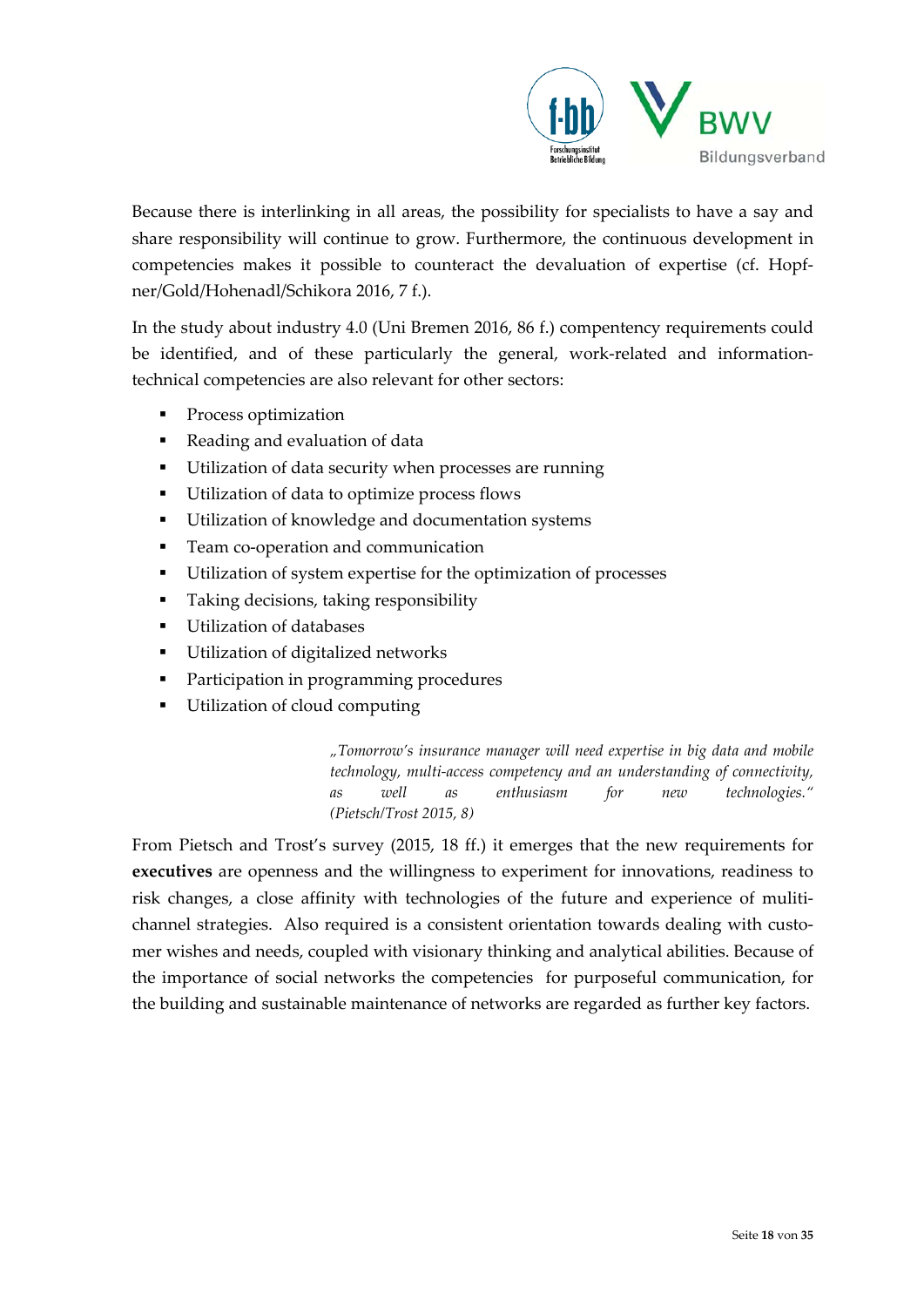

#### **3.3 Interim result**

There is a great deal of interconnection between the various trends and challenges that are currently affecting the insurance industry. Thus the change in customer behaviour exerts an influence on products and product innovation as well as on business processes. Soluti‐ on approaches in one area open up opportunities in other fields in which there is a need for development. For example, if the IT infrastructure is being extended and data collec‐ tion and analysis carried out, this supports the optimization of business processes as well as the generation of product innovations for customized insurance solutions. The actions that are actually taken depend on the individual company goals.

Until now there have been no substantiated findings and estimates from experts as to the specific effects on the skills required and the job profiles in the insurance industry. The aim of the fieldwork phase described below was, therefore, to describe changes in the course of relevant developments, such as digitalization, automation or process optimiza‐ tion for the insurance industry and together with experts in this sector to evaluate their effects on the business areas and the job specifications of future employees.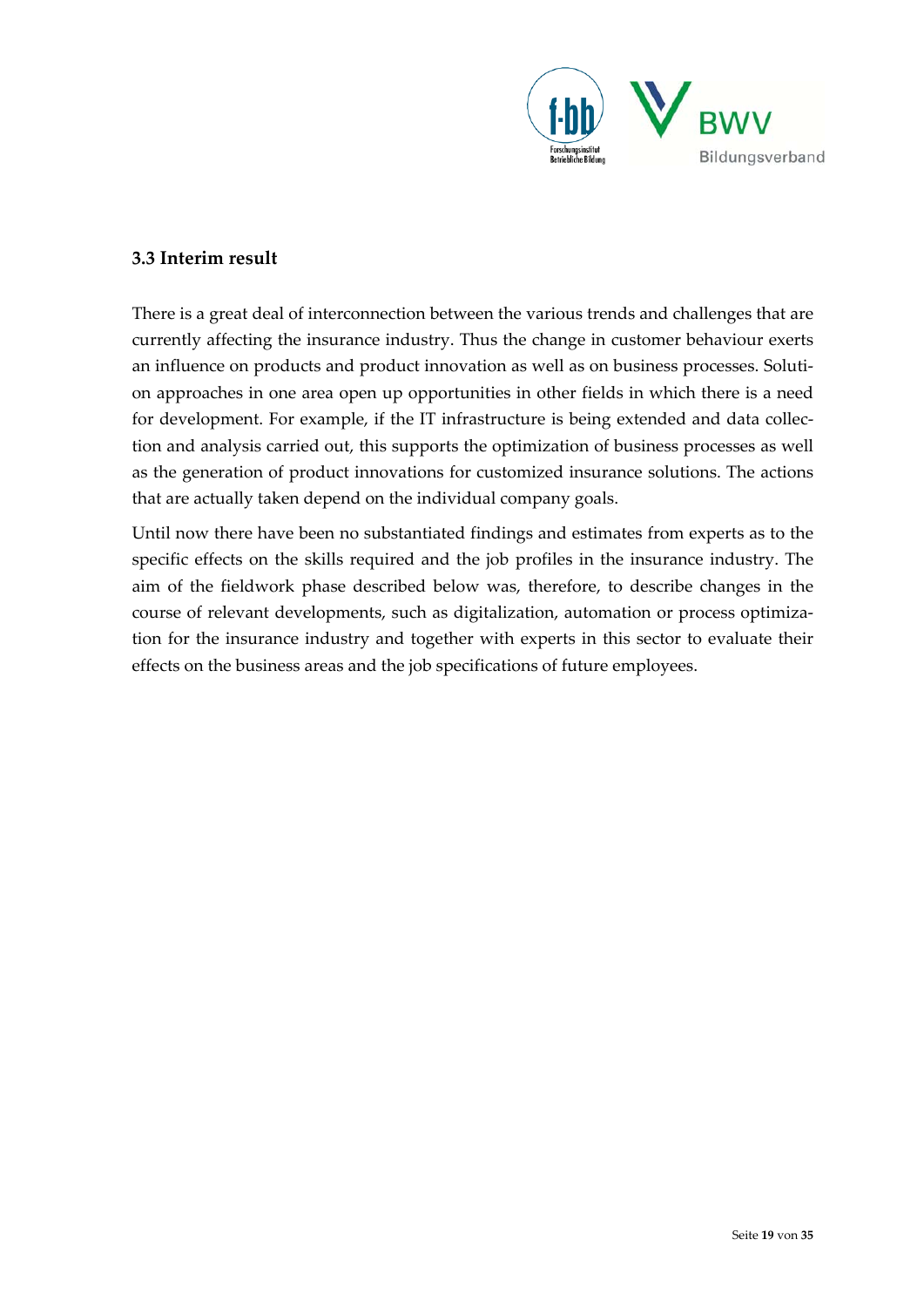

# **4 Findings of the Fieldwork Phase**

#### **4.1 Expert Survey**

Following the research in the literature as preparation for the contents for the planned expert workshops 31 persons were consulted during the project (board members, top managers, training and personnel managers, owners of insurance agencies and those dedicated to future studies). The aim of this expert survey was to estimate the relevance of the factors that had been identified and quantify their probability of occurrence and their effects. The results provided the basis for the development of possible scenarios (about the future).

For this purpose the experts were interviewed, both on the telephone and face to face (N=5). There was an online survey (N = 17) as well as a group discussion (N = 9).<sup>1</sup>

Among the main topics were trends and challenges with regard to information technology, customer behaviour and requirements, products and product innovations.

The results can be described as follows:

The relevance of the **challenges in the field of information technology** is already esti‐ mated as being high. However, the "internet of things" and "big data analysis" record the highest growth, or here is the greatest potential for development. When asked, one expert replied, "The greatest potential for the insurance industry is with big data, because theoretically we have information from an unbelievably large amount of exciting customer data. However, at present we do very little with it."

 $1$  The interviews were recorded digitally and subsequently transcribed. The data storage was pyeudonymisiert, i.e. the name of the expert could not be related to the data. The anonymizing of the data was carried out after the transcription (deletion of interview recording, transcription with naming names and organizations).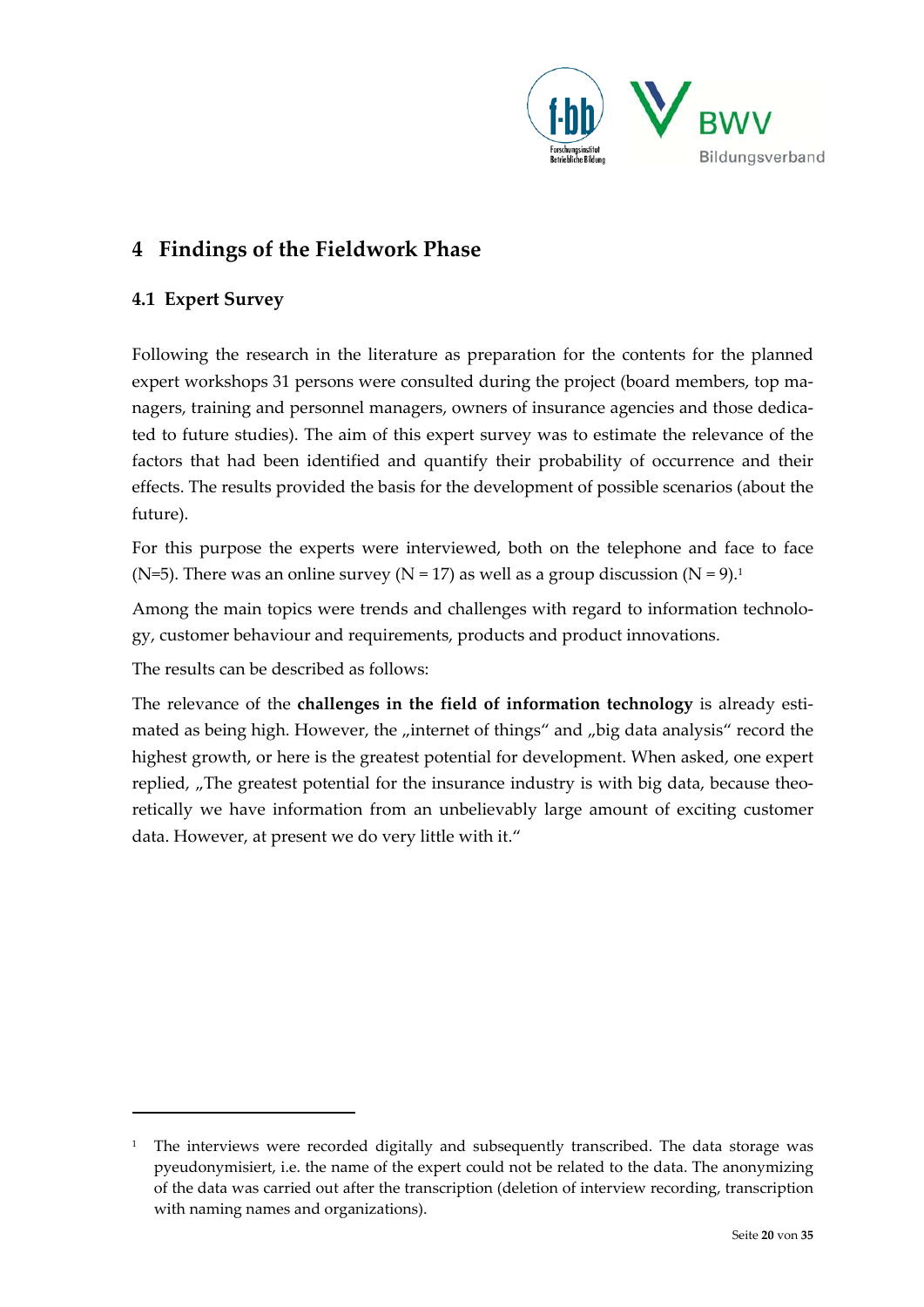



**Figure 2: Relevance of changes due to information technology (own presentation)**

If the **changes in customer behaviour and requirements** are taken into account, the chan‐ ges of greatest relevance are response time and multi‐channel access. On being asked, one expert voiced the opinion, "Multi-channel is our future. Everything has go be quick, errorfree and simple."



**Figure 3: Relevance of the challenges for customer behaviour/requirements (own presentation)**

In **products and product innovations** the greatest changes are in tariffs that depend on customer behaviour. One of those questioned considered this to be the approach "accom-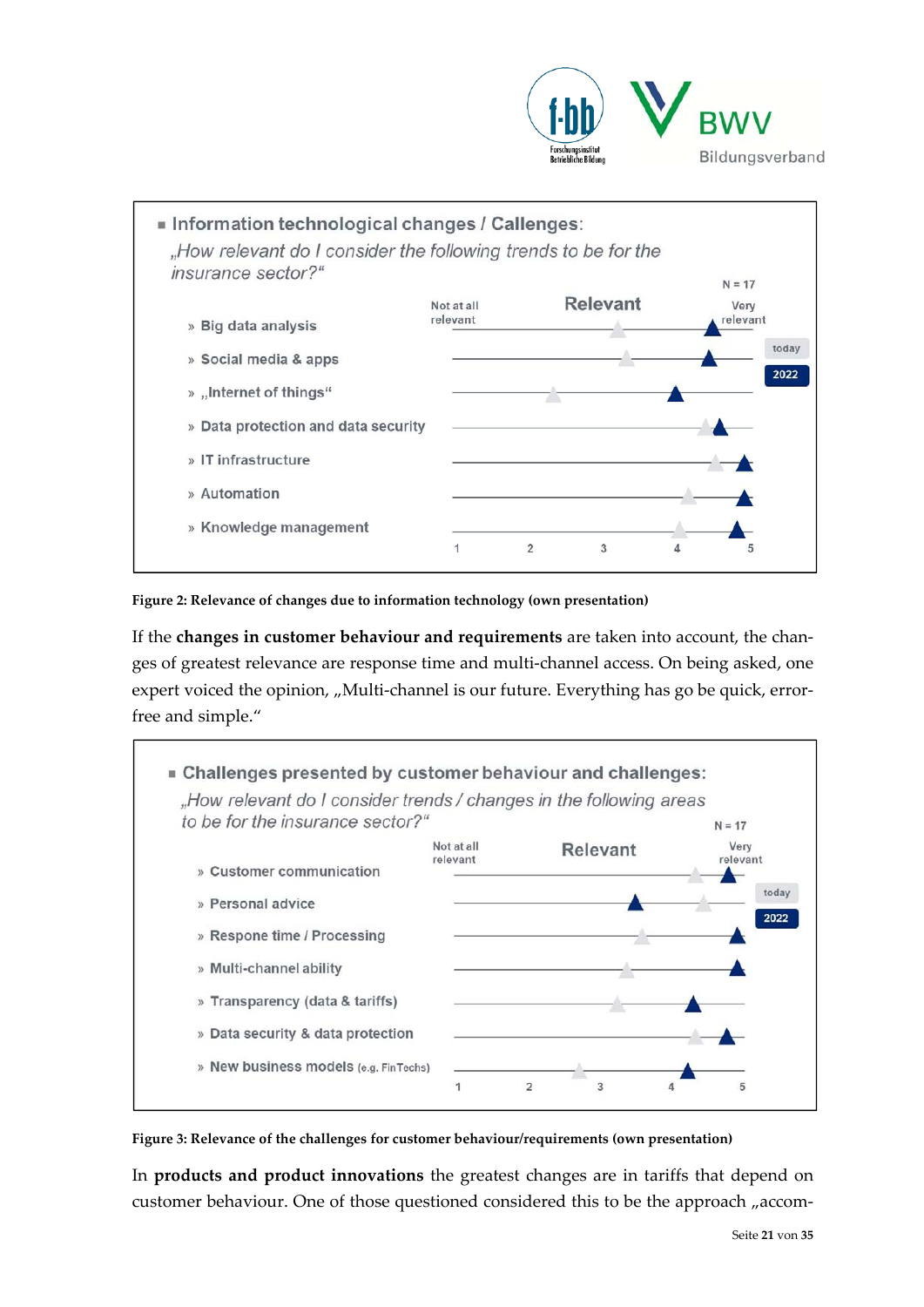

pany the customer for the whole of his life and work together positively." The product range will change and grow, and in this connection, "We need a new **flexibility** in individual products, because the course of a life is not as fixed as in the past."



**Figure 4: Relevance of the challenges for products / product innovations (own presentation)**

#### **4.2 Expert Workshops**

Based on the evaluations outlined above the question was raised in two expert workshops as to what identified developments mean as well as their future relevance. Furthermore, the effects of these developments on the activities in the sector were also discussed and the competencies worked out that the employees of tomorrow will need.

The result was **a scenario of the insurance industry 2030** that served as the basis for further considerations about the design of the dual training.<sup>2</sup> Then with the focus on the year 2022 new job profiles were described, to which were allocated **48 competencies that would be needed in the future**.

<sup>&</sup>lt;sup>2</sup> In order to take changes in the long-term sector into account as well as those in the middle-term (scenarios for the year 2022 from the expert survey) and so that variation in scenarios would not be restricted, it was decided to make a projection to the year 2030. For the job descriptions and the skills required a middle term timescale was chosen, which is already the case in trainings and recruitment.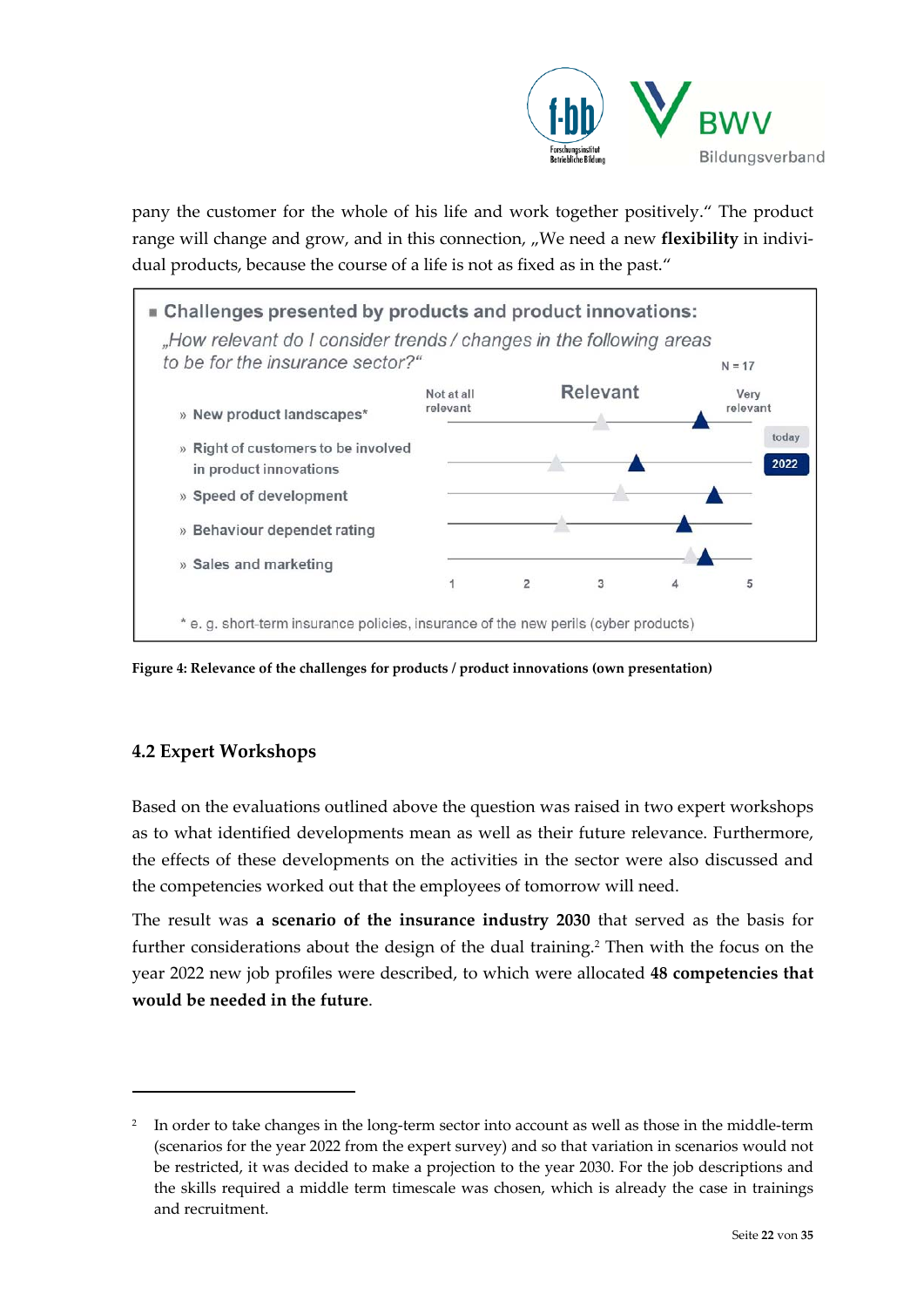

#### **4.2.1 Scenario: Insurance Industry in 2030**

- The focus is no longer on insurance products but on "worlds of experience" for the customer. These will be offered by the players in the insurance industry or by competitors from other sectors (e.g. providers of IT platforms, such as Amazon, Google, Facebook). The "worlds of experience" will be increasingly offered digitally, with the help of various platforms and will develop thematically round areas that are relevant to insurance, such as mobility, health, retirement provision or smart home.
- The form of distribution in the future depends on the business models that are fixed in the future. Should, for example, competitors from other sectors take on in‐ surance business and become the main providers of the "world of experience", there will be no alternative but to provide the insurance benefits. In this constella‐ tion the distribution for insurers would develop more strongly in the direction of B2B business.
- Should insurers continue to occupy the interface to customers and offer platforms with worlds of experience themselves, the current B2C model will stay in the distribution.
- Tangible insurance services, which cover motor vehicles, for example, as well as short-term situational policies do not usually need advice and can be obtained in the internet or in other channels. Less tangible, more abstract insurance protection, such as retirement benefits or income protection require counselling, which should encourage customers to take precautions. Advice that is completely calibrated to customer needs (quick, holistic and above all media controlled, which means that the IT area is subject to great changes) is needs oriented, computerized – as far as possible – personal, then motivated and complete. Assistance systems or in certain circumstances robot counsellors could gain in importance and support the counselling process.
- Customer data will play an important role. This will become a most important as‐ set for insurance companies and facilitate the development of new services, such as customized customer communication and hypothesis driven data analysis for situationally tied services and cross selling. The data analysis could be done in the middle and long‐term by KI driven self‐learning systems.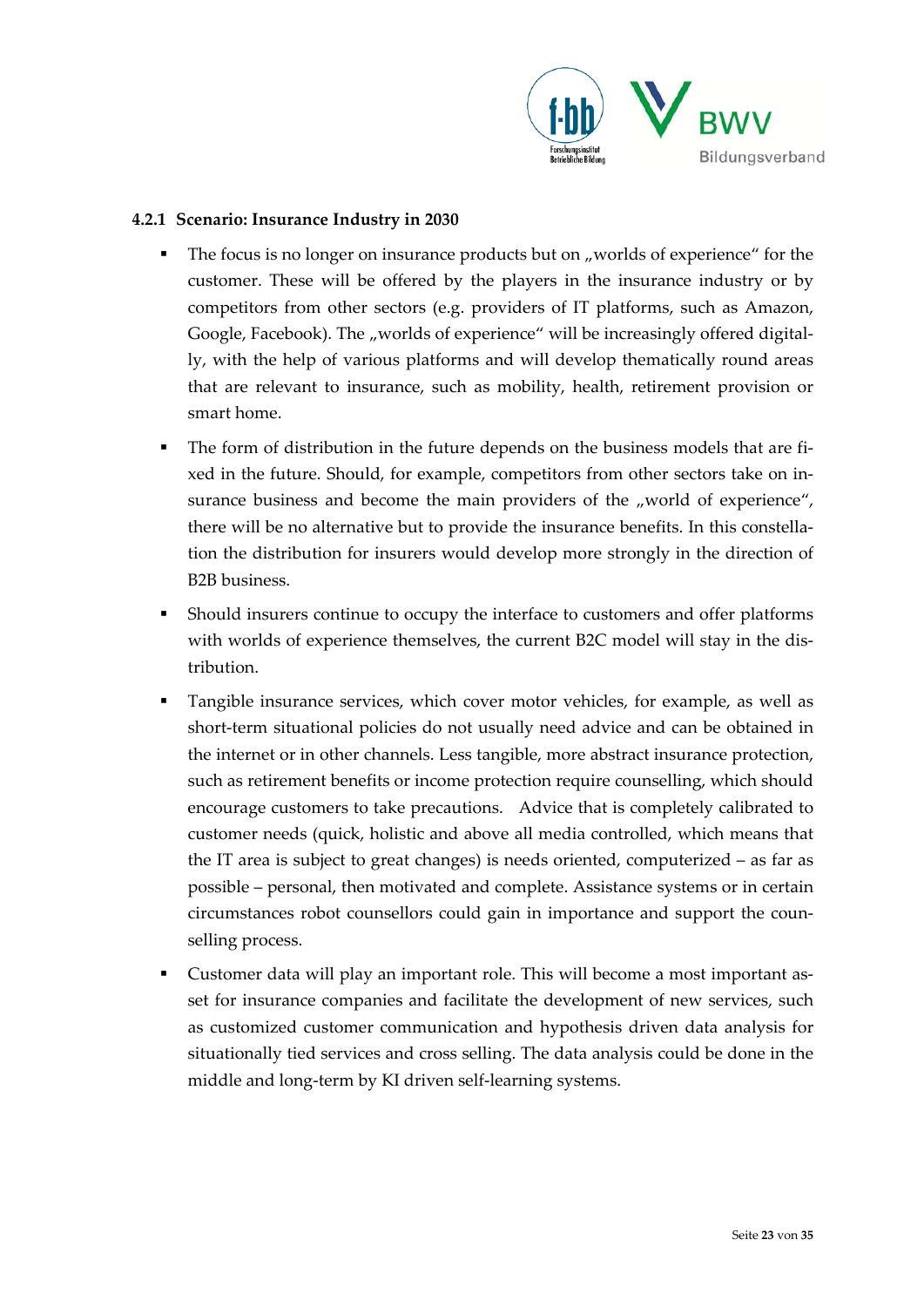

- The importance of data protection is still unclear. Scenarios with stricter data protection rules are conceivable, as also scenarios geared to customer wishes, with few requirements.
- Insurance company structures will change. Hierarchies will be abolished, leadership will become coaching. Regarding the changes already described, it will be necessary to work more in networks and with partners (internally as well as exter‐ nally). There will be fewer line management tasks, with more projects and agile organization. Exployees will work flexibly in terms of time in interdisciplinary teams.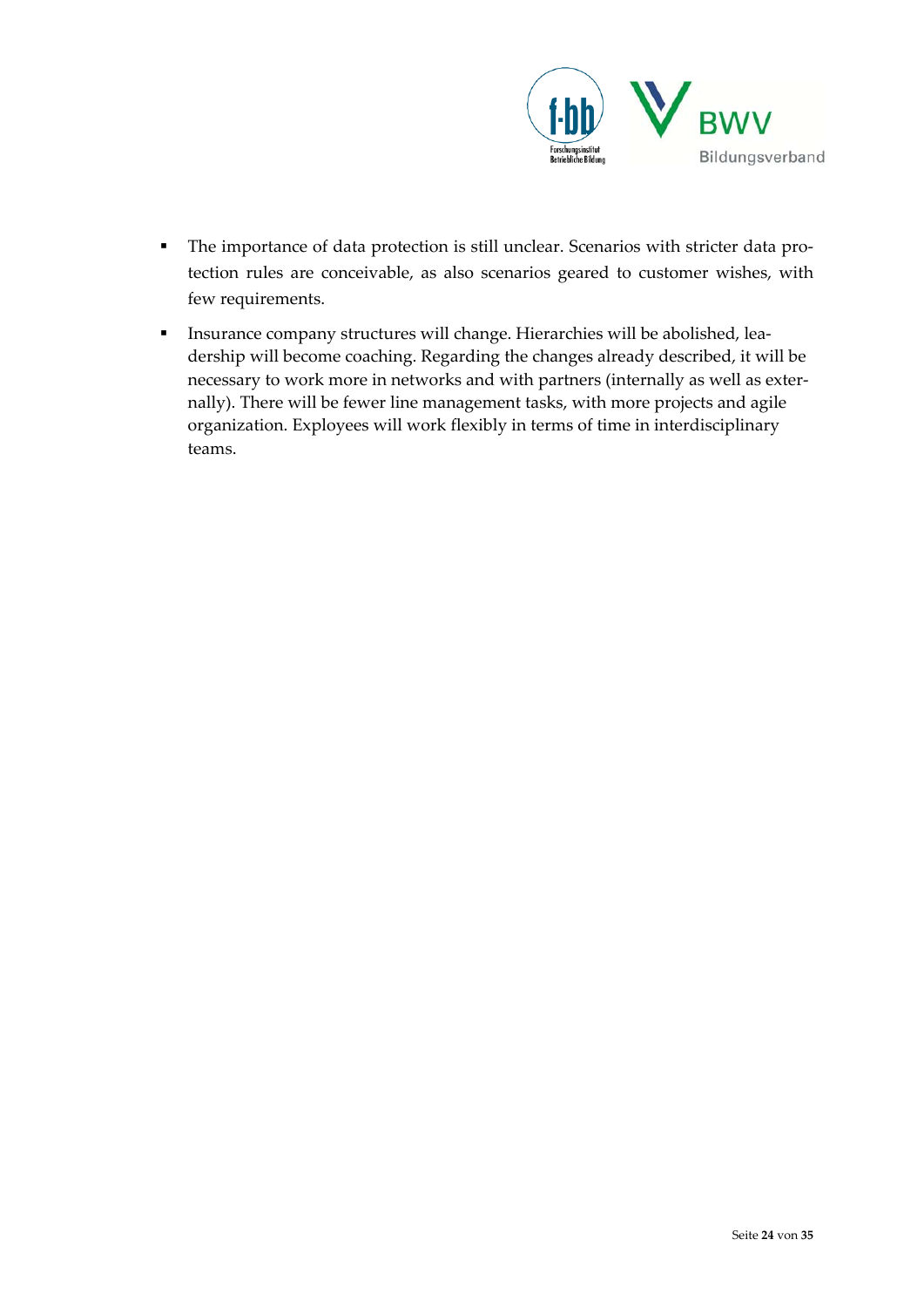

#### **4.2.2 Job profiles in 2022**

Following the scenario outlined above, job profiles were developed for insurance employees in the year 2022. The focus was on the activities of insurance and finance specialists.

| <b>Profiles</b>                                      | Descriptions                                                                                                                                                                                                                                                                                                                                                                                                                                                                                                                                                                                                                                                                                                                                                                                                                        |
|------------------------------------------------------|-------------------------------------------------------------------------------------------------------------------------------------------------------------------------------------------------------------------------------------------------------------------------------------------------------------------------------------------------------------------------------------------------------------------------------------------------------------------------------------------------------------------------------------------------------------------------------------------------------------------------------------------------------------------------------------------------------------------------------------------------------------------------------------------------------------------------------------|
| System administ-<br>rator                            | The system administrator works at the interface between technical de-<br>partments/customers and IT. He knows the requirements of the technical<br>departments and the customers and communicates these in a well-<br>balanced way in the information technology. And so he initiates e.g.<br>automation processes for his department, works with IT on the develo-<br>pment of automation systems, tests them, takes them away and develops<br>them further. He must, therefore, have a close affinity to IT and needs a<br>certain IT competence. At the same time he understands business pro-<br>cesses well and is knowledgeable about insurance. It is estimated that<br>there will be a great demand for this job profile.                                                                                                   |
| <b>Specialist</b>                                    | In the future the specialist will be responsible for demanding non-<br>automated cases. The profile requires considerable specialist skills. The<br>dual training must continue to be highly practical with intensive<br>coaching. It is also necessary to specialize in the relevant business area.                                                                                                                                                                                                                                                                                                                                                                                                                                                                                                                                |
| <b>Account manager</b>                               | The account manager is responsible for customer service. The profile<br>requires a wide training, good communicative ability and pleasure in<br>dealing with people. The core competencies are in addition multi-<br>channel access and media affinity. The scenarios of future activities -<br>whether simple or complex $-$ could depend on the company and then<br>they determine the requirements for special knowledge.                                                                                                                                                                                                                                                                                                                                                                                                        |
| <b>Customer adviser</b><br><b>Distribution (B2C)</b> | The customer adviser provides advice about important aspects of life<br>(health, security, etc.) and takes on the role of a life coach. He has mas-<br>tered all the counselling channels, using the right channel to match the<br>customer's needs. Furthermore, he co-ordinates the range of services and<br>works in networks. By networking with other service providers he can<br>cover the full range of services without needing to have all the expertise<br>himself. It is expected that there will continue to be a great need for pro-<br>fessionals such as commercial / industrial brokers, specialists for corpo-<br>rate customers, whereas there will be less demand for part-time insu-<br>rance intermediaries, lateral entrants without adequate training and<br>insurance brokers with little customer contact. |

**Table 1: Job profile 2022 of the specialist for insurance and finance**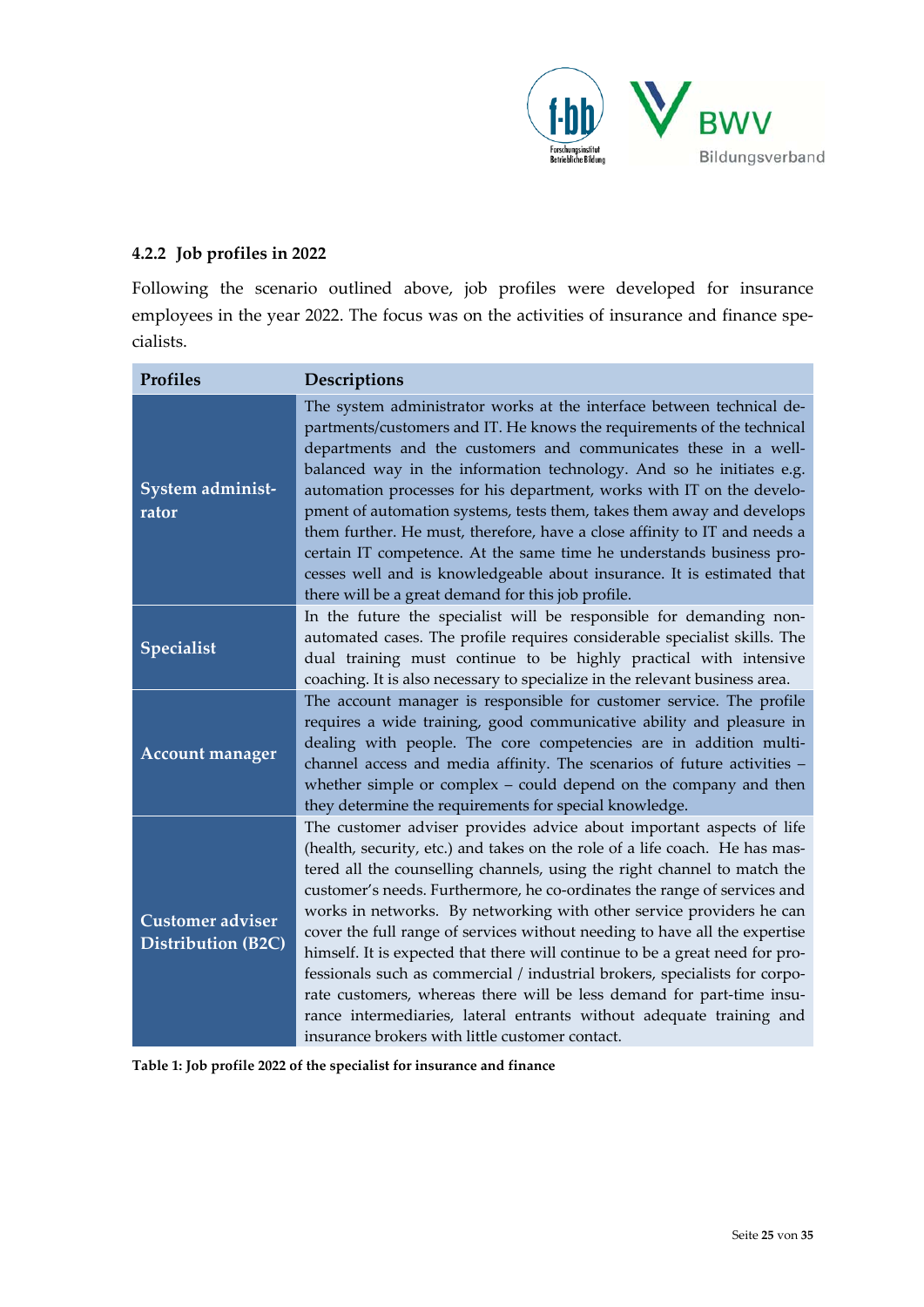

#### **4.2.3 Skills required in 2022**

Besides the formulation of new fields of activity or profiles it was the aim of both expert workships to define the future competencies needed for the profiles described. This was based on the competency descriptions worked out in the development project "Competency based training regulations", along the lines of the spheres of action at that time for the profession , expert for insurance and finance' (cf. o. V. 2011).<sup>3</sup> So a total of 48 competencies could be assigned to the four future job profiles that require training:

| <b>Competency dimension</b>        |                                                                                                                                                        | Tätigkeitsprofile |                     |                     |              |
|------------------------------------|--------------------------------------------------------------------------------------------------------------------------------------------------------|-------------------|---------------------|---------------------|--------------|
|                                    |                                                                                                                                                        | S                 | K                   |                     | F            |
| Specialist competencies (knowledg) |                                                                                                                                                        |                   |                     |                     |              |
| A1.                                | Can understand the logic of technical systems and describe<br>how they function                                                                        | X                 |                     |                     |              |
| A2.                                | Can explain how algorithms function                                                                                                                    | $\mathbf{x}$      |                     |                     |              |
| A3.                                | Knows about IT basics, understands the composition and<br>functioning of IT architecture                                                               | X                 |                     |                     |              |
| A4.                                | Knows about the weighting, availability and types of data                                                                                              | $\mathbf{x}$      |                     |                     |              |
| A5.                                | Can explain the requirements of data protection and data<br>security (e.g. in connection with the social media) and their<br>importance for the sector | X                 | X                   | X                   |              |
| A6.                                | Can identify the whole data situation of the customer and<br>analyze his need                                                                          |                   | $\boldsymbol{\chi}$ | $\mathbf{x}$        |              |
| A7.                                | Can describe possible loss occurrences in connection with<br>industry 4.0 and the consequences (technical knowledge)                                   |                   |                     |                     | $\mathsf{x}$ |
| A8.                                | Can draw on a wide knowledge of products:<br>- Product knowledge, service worlds<br>- Sales knowledge (knows distribution channels)                    |                   | $\mathsf{X}$        | $\boldsymbol{\chi}$ |              |
| A9.                                | Can draw on a deeper knowledge of insurance (profound<br>expertise, also in special cases and especially in commercial<br>business)                    |                   |                     |                     | X            |
|                                    | A10. Knows and understands various special areas, functions, pro-<br>cesses                                                                            | $\mathbf{x}$      |                     | $\boldsymbol{\chi}$ |              |

<sup>&</sup>lt;sup>3</sup> The spheres of action in the occupation , expert for insurance and finance' were worked out in the development project "competency oriented training" by representatives of the BWV training association, social partners and the BIBB.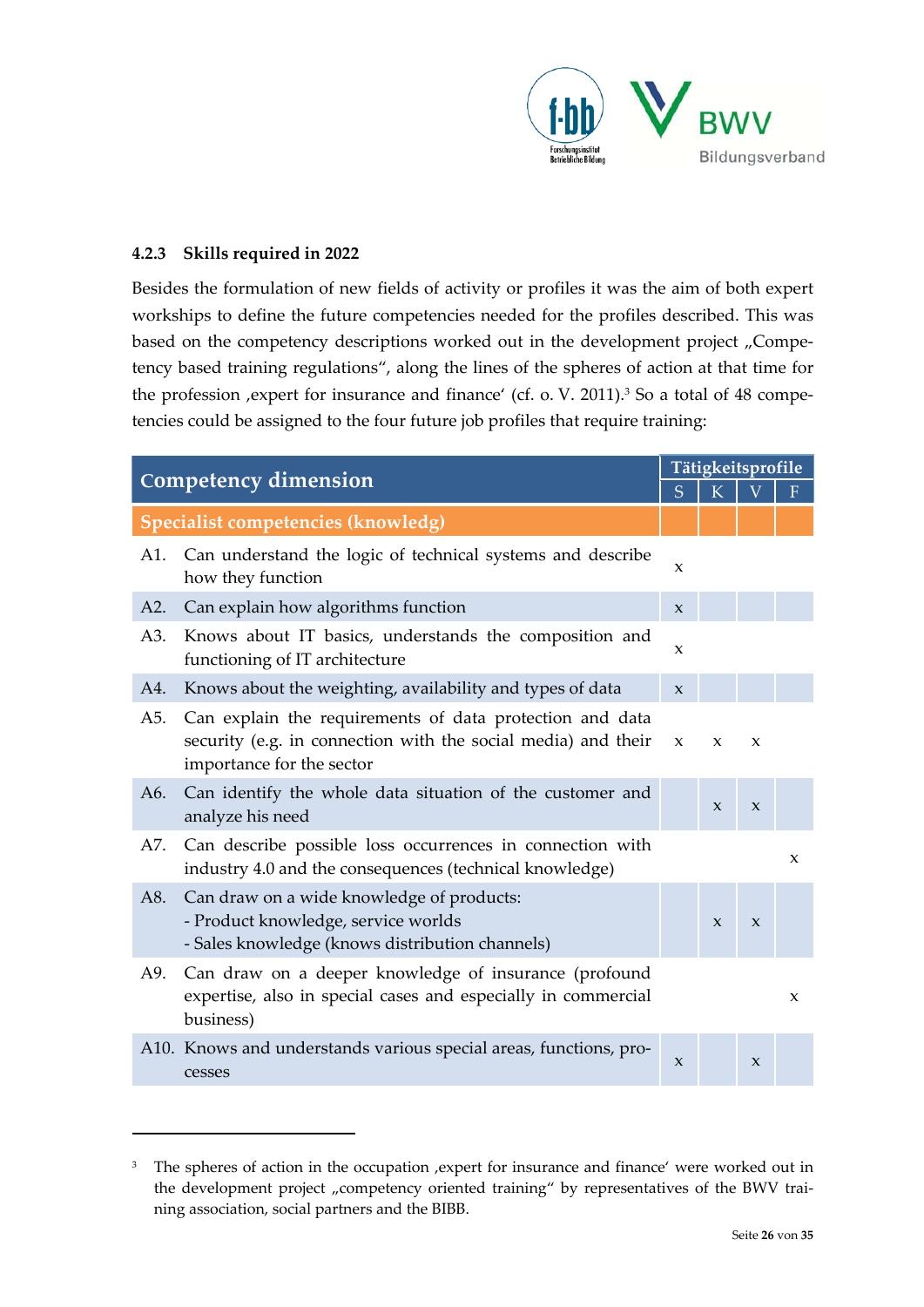

| <b>Competency dimension</b>          |                                                                                                                                                                                                                                                        | Tätigkeitsprofile   |                     |             |              |
|--------------------------------------|--------------------------------------------------------------------------------------------------------------------------------------------------------------------------------------------------------------------------------------------------------|---------------------|---------------------|-------------|--------------|
|                                      |                                                                                                                                                                                                                                                        | S                   | K                   |             | F            |
| <b>Special competencies (skills)</b> |                                                                                                                                                                                                                                                        |                     |                     |             |              |
| <b>B1.</b>                           | Can react to technical systems intelligently and utilize new<br>technologies                                                                                                                                                                           | X                   | X                   | X           |              |
| B <sub>2</sub> .                     | Can understand, use and control automated processes (for<br>example, causes of error)                                                                                                                                                                  | $\mathsf{x}$        |                     | X           |              |
| B3.                                  | Applies data protection rules and evaluates the sensitivity of<br>the data available                                                                                                                                                                   |                     | $\boldsymbol{\chi}$ | X           |              |
| B4.                                  | Has a commercial way of thinking, understands the implica-<br>tions for key figures, has a knowledge of accounting                                                                                                                                     | $\boldsymbol{\chi}$ |                     | $\mathbf x$ | $\mathsf{x}$ |
| B5.                                  | Knows contract management, legal basis                                                                                                                                                                                                                 |                     | $\boldsymbol{\chi}$ | X           |              |
| B6.                                  | "Sales compentency"                                                                                                                                                                                                                                    |                     | X                   | X           |              |
|                                      | <b>Social competency</b>                                                                                                                                                                                                                               |                     |                     |             |              |
| C1.                                  | Provides services and advises competently                                                                                                                                                                                                              | X                   | X                   | X           | X            |
| $C2$ .                               | Can put himself in the customer's position, communicate<br>empathy, demonstrate respect for the customer                                                                                                                                               | $\mathbf x$         | X                   | X           | X            |
| C3.                                  | Focus on the customer in thought and deed                                                                                                                                                                                                              | $\mathbf{x}$        | X                   | X           |              |
| C4.                                  | Advises holistically, without silos for the lines of business, for<br>example                                                                                                                                                                          |                     | $\mathsf X$         | $\mathsf X$ |              |
| $C5$ .                               | Communicates and argues appropriately and according to<br>the situation                                                                                                                                                                                |                     | X                   | X           | X            |
| C <sub>6</sub> .                     | Uses (new) media in a responsible way, that fits the situation<br>and the target group, in order to use appropriately all chan-<br>nels of communication that the customer wants (by tele-<br>phonr, chat, in social networks, with video counselling) |                     | $\boldsymbol{\chi}$ | X           |              |
| C7.                                  | Works together cross functionally, with a team orientation<br>and less hierarchically in heterogenous groups, is aware of<br>and integrates networks and interfaces                                                                                    | X                   |                     |             |              |
| C8.                                  | Analyzes and understands complex procedures, presents<br>them clearly and comprehensibly and stands up for them ar-<br>gumentatively                                                                                                                   | $\boldsymbol{\chi}$ | $\boldsymbol{\chi}$ | $\mathbf x$ | $\mathbf x$  |
| Methodological competencies          |                                                                                                                                                                                                                                                        |                     |                     |             |              |
| D <sub>1</sub> .                     | Can use instruments to procure information independently<br>and appropriately for indepedent investigations                                                                                                                                            | X                   | X                   | X           | X            |
| D2.                                  | Can analyse a mass of available information, evaluate it criti-<br>cally and utilize it appropriately.                                                                                                                                                 | $\mathsf X$         | X                   | X           | X            |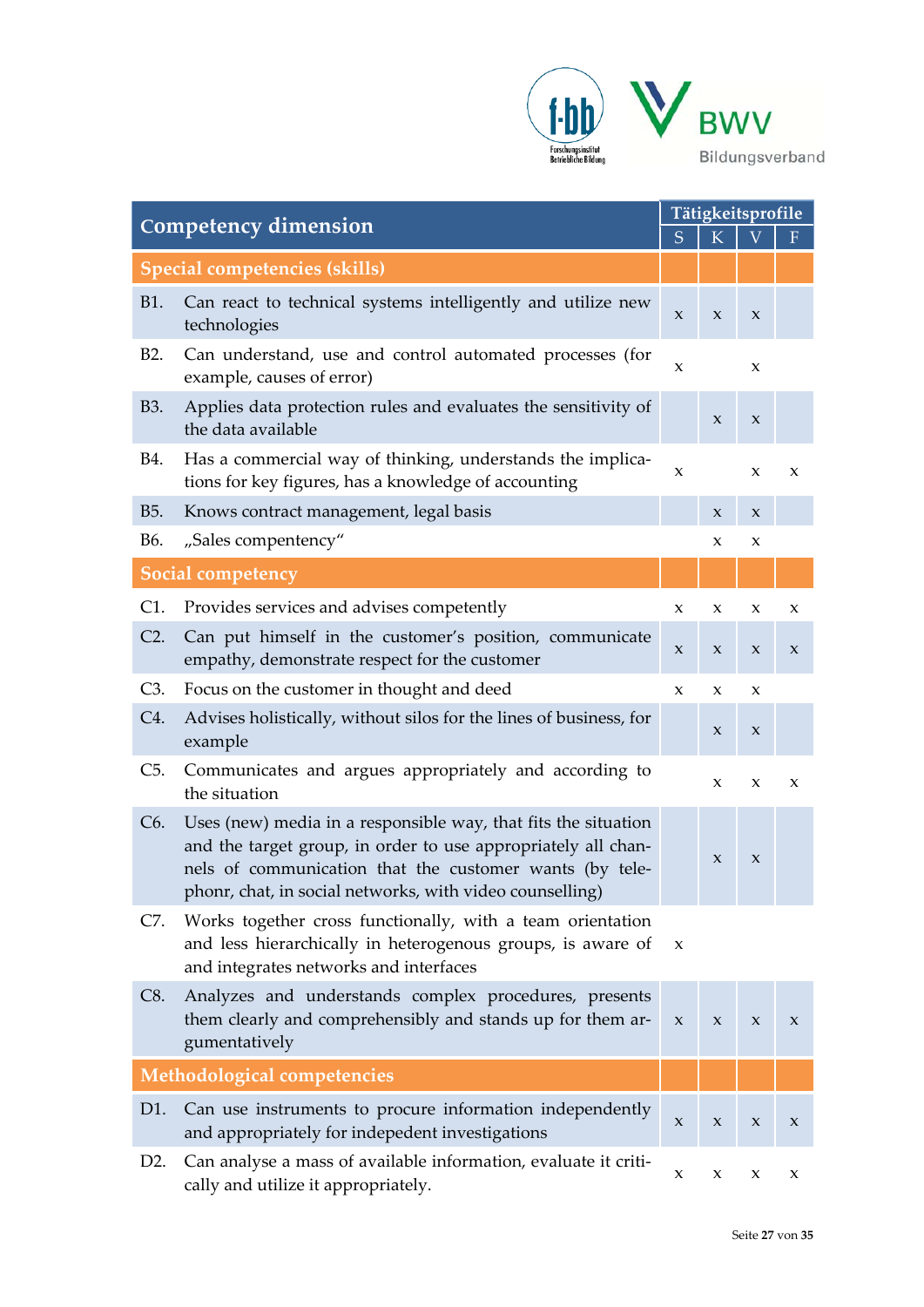

| <b>Competency dimension</b>                         |                                                                                                            | Tätigkeitsprofile   |                           |                           |                           |
|-----------------------------------------------------|------------------------------------------------------------------------------------------------------------|---------------------|---------------------------|---------------------------|---------------------------|
|                                                     |                                                                                                            | S                   | K                         |                           | F                         |
| D3.                                                 | Uses new working methods and models                                                                        | X                   | $\boldsymbol{\chi}$       |                           |                           |
| D4.                                                 | Plans, implements, controls and manages processes                                                          | X                   |                           | X                         |                           |
| D <sub>5</sub> .                                    | Helps design and manage projects                                                                           | X                   |                           |                           |                           |
| D6.                                                 | Deals with complex situations                                                                              | $\mathbf x$         | $\boldsymbol{\mathsf{X}}$ | $\boldsymbol{\chi}$       | X                         |
| D7.                                                 | Analyzes and evaluates data and recognizes the connections                                                 | X                   |                           | $\mathsf{X}$              |                           |
| D8.                                                 | Analyzes and solves problems                                                                               | X                   | X                         | X                         | X                         |
| D9.                                                 | Develops customized solutions that exactly match customer<br>requirements                                  |                     | $\boldsymbol{\chi}$       | $\boldsymbol{\chi}$       | X                         |
|                                                     | <b>Personal competence</b>                                                                                 |                     |                           |                           |                           |
| E1.                                                 | Thinks and acts in an agile way in the business organization                                               | $\mathbf{x}$        |                           |                           | $\mathsf{x}$              |
| E2.                                                 | Thinks strategically                                                                                       | X                   |                           |                           |                           |
| E3.                                                 | Is flexible and mobile (mentally, temporally, spacially)                                                   | $\boldsymbol{\chi}$ | X                         | $\boldsymbol{\chi}$       |                           |
| E4.                                                 | Is ready to change                                                                                         | X                   | X                         | X                         | X                         |
| E5.                                                 | Sees the connections quickly                                                                               | $\boldsymbol{\chi}$ | X                         | X                         | X                         |
| E6.                                                 | Can make own decisions quickly and also disruptively; un-<br>der certain circumstances questions the rules |                     | X                         | X                         | X                         |
| E7.                                                 | Is open and willing to experiment                                                                          | X                   | X                         |                           |                           |
| E8.                                                 | Gives and allows feedback                                                                                  | X                   | X                         | X                         | X                         |
| E9.                                                 | Is creative, develops new ideas                                                                            | X                   |                           | X                         | X                         |
| E10.                                                | Is motivated                                                                                               | X                   | $\pmb{\chi}$              | X                         | X                         |
| E11.                                                | Is courageous and curious (also about new technical develo-<br>pments)                                     | X                   |                           | X                         |                           |
|                                                     | E12. Can cope with stress                                                                                  |                     | X                         | X                         | x                         |
|                                                     | E13. Plans own further training and carries it out                                                         | X                   | $\mathsf X$               | $\mathsf X$               | $\boldsymbol{\mathsf{X}}$ |
|                                                     | E14. Reflects on results achieved and under certain circumstances<br>looks for solutions                   | X                   | $\pmb{\chi}$              | X                         | X                         |
| E <sub>15</sub> .                                   | Is independent, takes the initiative and demonstrates indivi-<br>dual responsibility                       | X                   | $\boldsymbol{\mathsf{X}}$ | $\boldsymbol{\mathsf{X}}$ | X                         |
| $S = System$ administrator<br>$K =$ Account manager |                                                                                                            |                     |                           |                           |                           |

**Table 2: Skills required according to job profiles 2022** 

V = Customer adviser distribution (B2C)

F = Specialist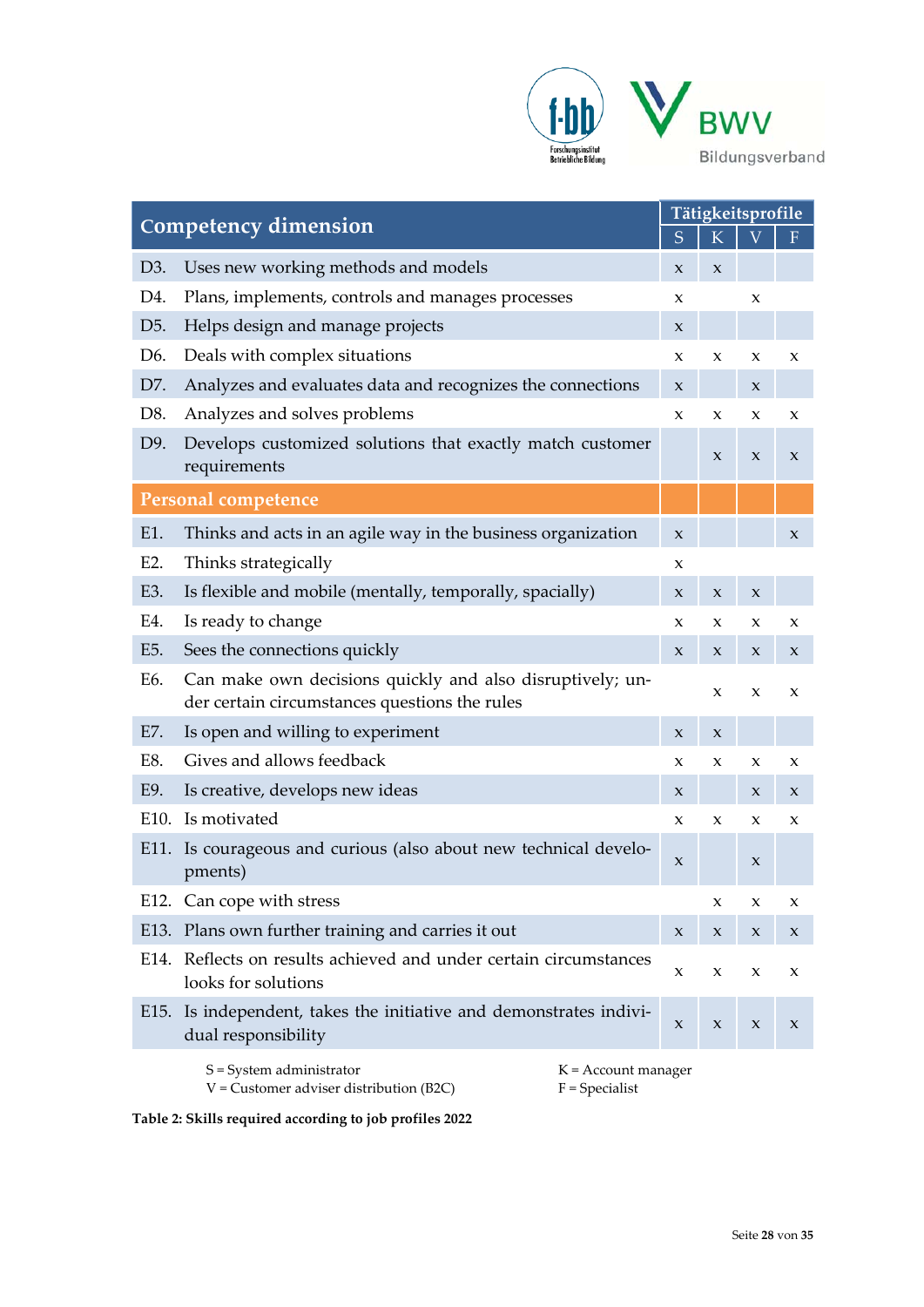

## **5 Evaluation of Results and Recommendations**

#### **5.1 Coverage Analysis**

Following the research work and the expert workshops described above the project team analyzed the extent to which the competencies needed in the future are covered by the current training regulations for the occupation , expert for insurance and finance'. The analysis revealed that 42 of the 48 competencies that are considered to be relevant are al‐ ready included in the current training regulations and can be updated by topics with a changed prioritization. Five further required competencies that are currently not in the training regulations (AO) are IT specific and the sixth is in the area of personal competen‐ cies. t<sup>4</sup>:

| <b>New IT-specific Competencies</b> |                                                                                                    | <b>Current AO</b>                         | <b>Job Profiles</b> |   |              |   |
|-------------------------------------|----------------------------------------------------------------------------------------------------|-------------------------------------------|---------------------|---|--------------|---|
|                                     |                                                                                                    |                                           | S                   | К |              | F |
|                                     | IT1. Be able to understand the logic of technical<br>systems and describe how they function        |                                           | $\mathbf{x}$        |   |              |   |
|                                     | IT2. Can explain how algorithms function (A2)                                                      |                                           | $\mathbf{x}$        |   |              |   |
|                                     | IT3. Knows about IT basics, understands the<br>composition and functioning of IT architec-<br>ture |                                           | $\mathbf{x}$        |   |              |   |
|                                     | IT4. Knows about the weighting, availability<br>and types of data                                  |                                           | $\mathbf{x}$        |   |              |   |
|                                     | IT5. Can understand, use and control automated<br>processes (for example, causes of error)         |                                           | $\mathbf{x}$        |   | $\mathbf{x}$ |   |
|                                     | $S = System$ administrator<br>$V =$ Customer adviser distribution (B2C)                            | $K =$ Account manager<br>$F = Specialist$ |                     |   |              |   |

Table 3: IT-specific skills required in accordance with job profiles 2022 (not embedded in the current AO **for the occupation specialist for insurance and finance)**

These IT specific competencies can be covered in insurance companies by various action strategies. These include on the job training in IT occupations, IT specific additional qualifications for trainees in the training for specialist for insurance and finance or the training of academic specialists by means of tailor‐made (dual) courses or the recruitment on the labour market.

<sup>4</sup> Competency E11: be courageous and curious (also about new technical developments)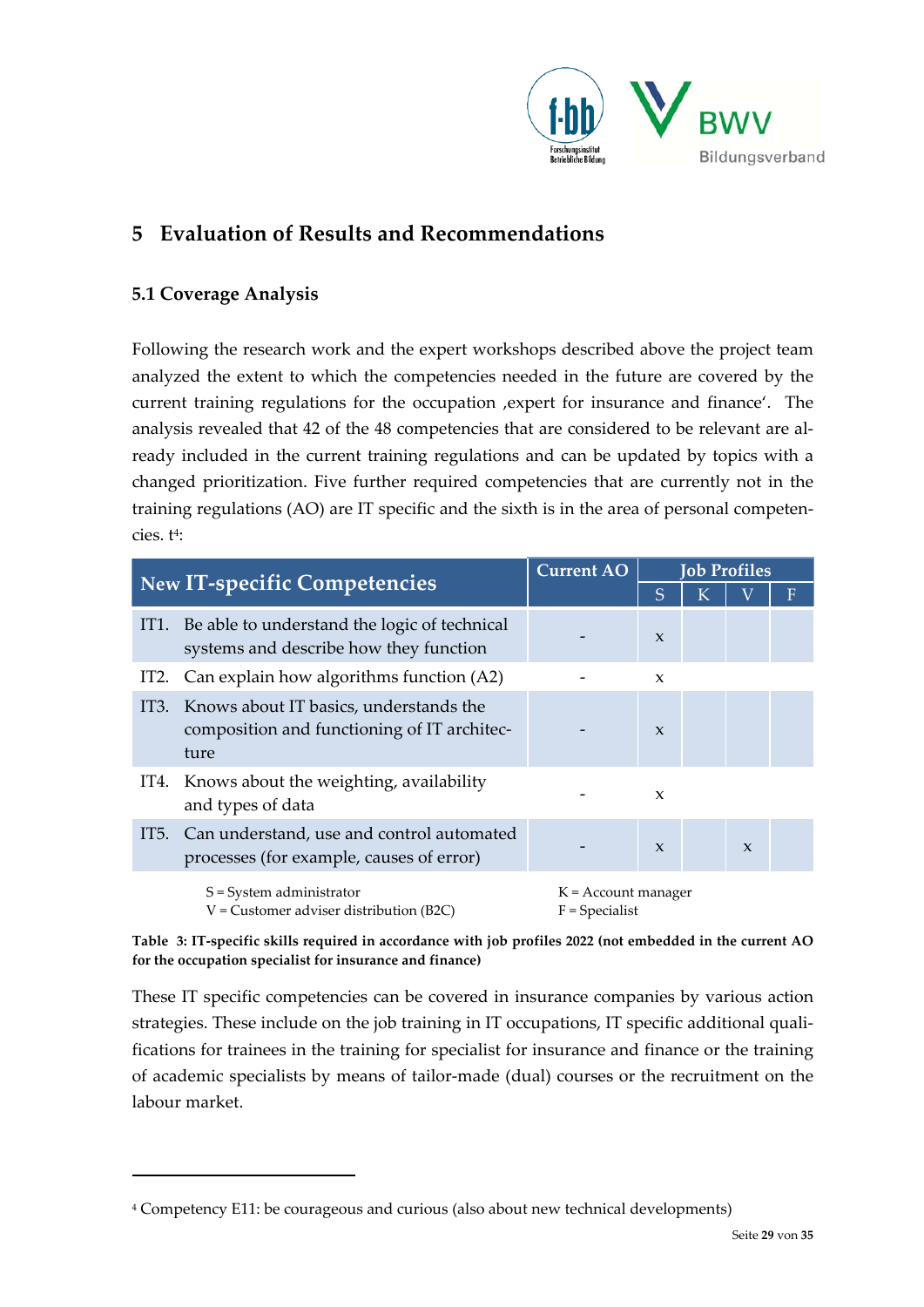

#### **5.2 Recommendations**

The structure and content of the current training regulations for insurance and finance specialist provide a good preparation for current and future job profiles in the insurance industry. A radical change of the job description does not seem to be absolutely necessary. At the same time some areas were identified in the competency laboratory which need some attention:

- Digitalization causes shifts to the prioritized activities and working methods: data linkage and analysis at all levels, multi‐channel customer contact, collaborative and interdisciplinary project work as well as solid knowledge management will be essential in the insurance sector. To prepare trainees adequately new forms of teaching and learning are needed, which take digital developments into account and concentrate even more on competencies for methodological, social and personal competencies. To this end under certain circumstances additional investments in IT infrastructure and medial development as well as well-trained and experienced training personnel are needed. Supporting materials, recommendations for action as well as offers for qualifications for the trainers could support the use of new teaching and learning media in the training routine.
- The competencies that have been identified as necessary for part of the future job profiles are not depicted in the current training regulations and refer mainly to specific IT skills. The dissemination of IT content is currently covered by various ad hoc solutions, depending on the need in the particular company. Coverage by additional IT modules or something similar is one option. Under certain circum‐ stances this solution requires a restructuring of individual training components, the creation of additional qualifications or perhaps the communication of the contents subsequent to training. A sustainable solution for the whole industry could be to offer modular qualifications that depend on the demand. From a temporal, content or organizational perspective, the form they take depends on the demand and should be realized in co‐ordination with the sector.
- The findings of the project indicate that personal competencies are increasing in importance. They cannot be ignored or only be part of a vocational training. Since their development is restricted in the actual training, these competencies should be borne in mind at the recruitment stage, for specialists as well as for trainees. Suitably adjusted assessment procedures (also online assessments with recruitment elements) could help to identify and assess these competencies in the selection process. Recommendations about the recruitment procedure or the development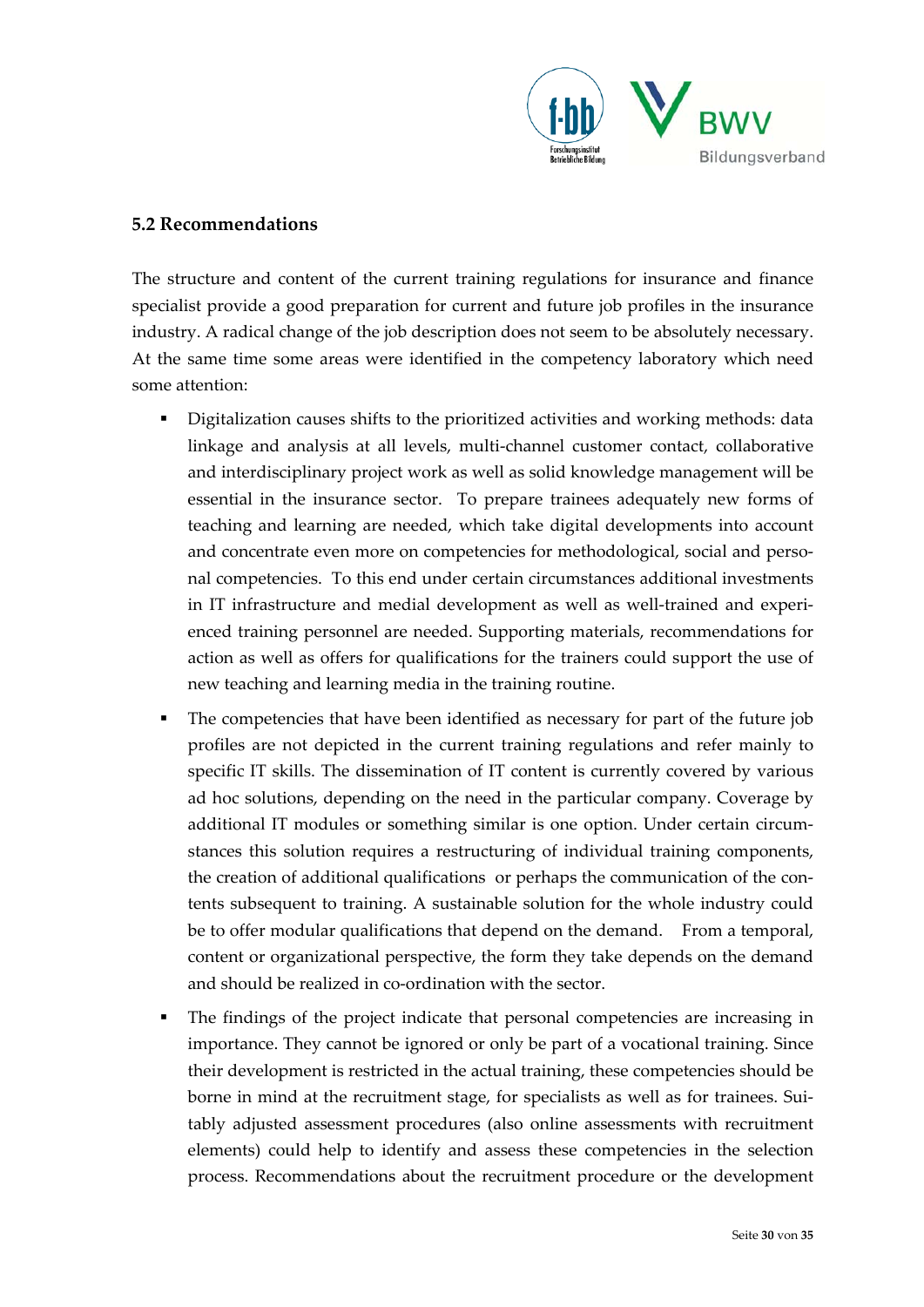

and utilization of suitable recruitment tools can help companies to find and retain suitable trainees.

The spheres of action identified above provide the basis for measures and qualification schemes that the BWV's training association has conceived and implemented with the sector, in order to guarantee an appropriate, modern and future oriented dual training for the insurance industry.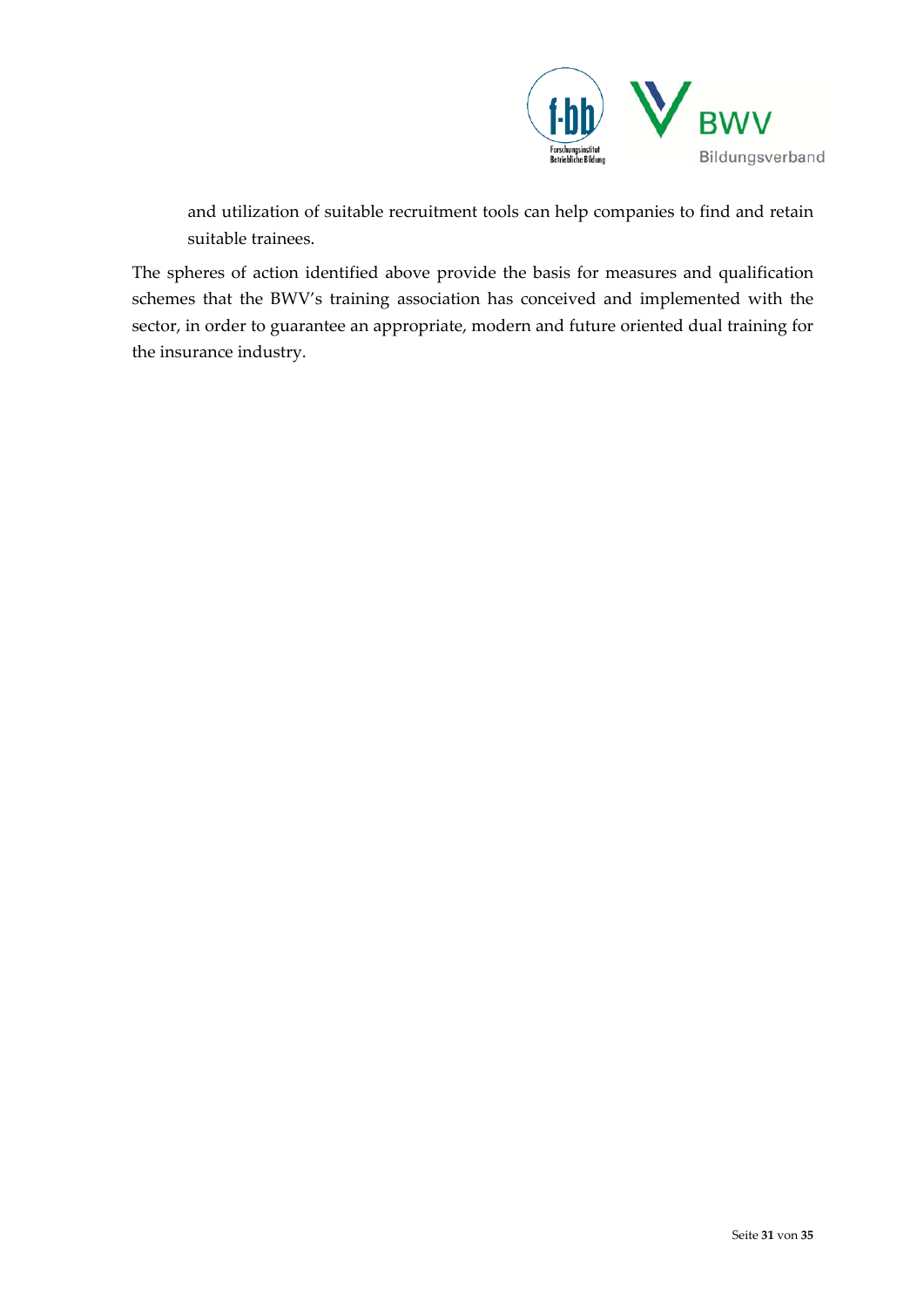

# **Bibliography**

#### **Sources quoted:**

2b AHEAD ThinkTank (o. J.): Handout: Digitalisierung in der Versicherungswirtschaft.

- Ambacher, N., Knapp, D. & Jánszky, S. G. (2014): Trendstudie Versicherungen 2020: Kun‐ den, Werte, Produktchancen. Trendstudie des 2b AHEAD ThinkTanks. Leipzig, published 14.4.2014. Online: http://www.2bahead.com/studien/trendstudie/detail/trendstudie‐versicherungen‐ 2020/ (15.6.2016).
- Cebulsky, M. & Günther, J. (2015): Der digitale Versicherungskunde: anspruchsvoll, ver‐ netzt und mobil. . In: C. Linnhoff‐Popien, M. Zaddach, A. Grahl (Hg.): Marktplätze im Umbruch. Digitale Strategien für Services im Mobilen Internet. (Springer) Ber‐ lin & Heidelberg, 141‐148.
- Gold, M. (2016): Fachkräfte auf dem Prüfstand. Die neue Verantwortung des unternehme‐ rischen Mittelbaus bei den Versicherern. Versicherungswirtschaft Nr. 1, Januar.
- Goram, M. (2015): Strategischer Nutzen der automatisierten Auswertung von Kunden‐ meinungen in der Versicherungswirtschaft. HMD Praxis der Wirtschaftsinforma‐ tik 52(2), 277–287. DOI 10.1365/s40702‐015‐0127‐3.
- Guß, D. (2015): Zum Geleit: Dem Kundenverhalten angepasste Verkaufswege. In: C. Linnhoff‐Popien, M. Zaddach, A. Grahl (Hg.): Marktplätze im Umbruch. Digitale Strategien für Services im Mobilen Internet. (Springer) Berlin & Heidelberg, 37‐41. DOI 10.1007/978‐3‐662‐43782‐7\_6.
- Hecking, M. (2016): Jeder vierte Versicherungsjob steht auf der Kippe. Manager magazin. Online: http://www.manager‐magazin.de/unternehmen/it/mckinsey‐jeder‐vierte‐ versicherungsjob‐steht‐auf‐der‐kippe‐a‐1073797.html (25.1.2016).
- Heinze, J. & Thomann, M. (2015): Wenn der Versicherer mitreist Die Barrieren des digitalen Handels über mobile Endgeräte und Wege zur Steigerung der Konsumen‐ tenakzeptanz. In: C. Linnhoff‐Popien, M. Zaddach, A. Grahl (Hg.): Marktplätze im Umbruch. Digitale Strategien für Services im Mobilen Internet. (Springer) Berlin & Heidelberg, 149‐160.
- Hopfner, S., Gold, M., Hohenadl, T. & Schikora, P. (2016): Grünbuch "Arbeiten 4.0" des Bundesministeriums für Arbeit und Soziales. (AGV Arbeitgeberverband der Ver‐ sicherungsunternehmen in Deutschland) München.
- Lucke, S. & Heinze, J. (2015): Kaufanreize durch Nachhaltigkeit schaffen Potentialanaly‐ se von Cause‐Related Marketing für Versicherungs‐Apps. In: C. Linnhoff‐Popien,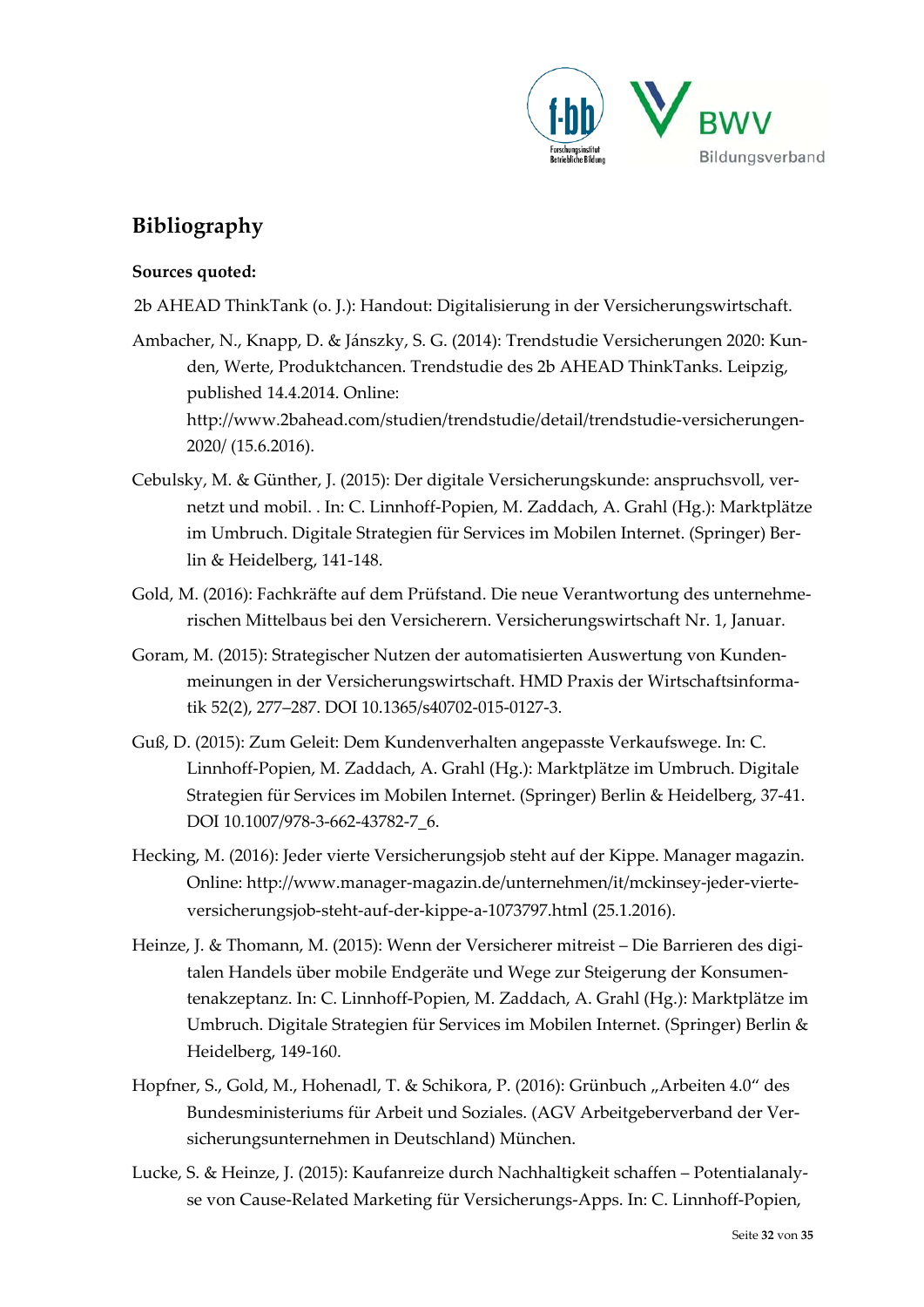

M. Zaddach, A. Grahl (Hg.): Marktplätze im Umbruch. Digitale Strategien für Ser‐ vices im Mobilen Internet. (Springer) Berlin & Heidelberg, 247‐254.

McKinsey & Company (Hg.) (2016): Automating the insurance industry. Online: http://www.mckinsey.com/industries/financial‐services/our‐insights/automating‐ the-insurance-industry (21.5.2016).

Müller, R. (2016): Digitalisierung erfordert eine gute Außendienstorganisation. In: Versi‐ chungsJournal Deutschland 2016. Nachricht aus Vertrieb und Marketing vom 7.4.2016.

Online: www.versicherungsjournal.de/artikel\_druckversion.php?Nummer=125367 (7.4.2016).

- ohne Verfasser (2011): Handlungsfelder im Beruf Kaufmann/‐frau für Versicherungen und Finanzen. Unveröffentlichtes Manuskript.
- Pietsch, C./Trost, M. (2015): Digitalisierung in der Versicherungswirtschaft ‐ Auswirkun‐ gen der Digitalisierung/Industrie 4.0 auf die Profile von Führungskräften in der Versicherungsbranche.
- Richter, C. (2015): Digitalisierung und Kundenzentrierung in der Versicherungswirtschaft – Was Kunden wollen, was Versicherte tun und warum das noch nicht zusam‐ menpasst! Vortrag auf dem SAP Forum für Versicherer am 20. April 2015 in Bonn. Online: www.sapevent.de/landingpagesfr/Manager/uploads/1441/FS01\_ Richter\_Accenture\_d1.pdf (23.5.2016).
- Rischave, R. & Buck‐Emden, R. (2015): Process‐Mining in der Assekuranz. HMD Praxis der Wirtschaftsinformatik 52(3), 433–443. DOI 10.1365/s40702‐015‐0137‐1.
- Schneider, R. (2015): Finanzindustrie im Umbruch: Digitalisierte Services für Versiche‐ rungskunden. In: C. Linnhoff‐Popien, M. Zaddach, A. Grahl (Hg.): Marktplätze im Umbruch. Digitale Strategien für Services im Mobilen Internet. (Springer) Berlin & Heidelberg, 11‐15.
- Stange, A. & Reich, N. (2015): Die Zukunft der deutschen Assekuranz: chancenreich und doch ungewiss. In: Zimmermann G. (Hg.): Change Management in Versiche‐ rungsunternehmen. (Springer) Wiesbaden, 3‐9.

Uni Bremen (2016): Industrie 4.0 – Auswirkungen auf Aus‐ und Weiterbildung in der M+E Industrie. Eine bayme vbm Studie. Online: https://www.baymevbm.de/Redaktion/Frei‐zugaengliche‐Medien/Abtei‐ lungen‐GS/Bildung/2016/Downloads/baymevbm\_Studie\_Industrie‐4‐0.pdf (7.4.2016).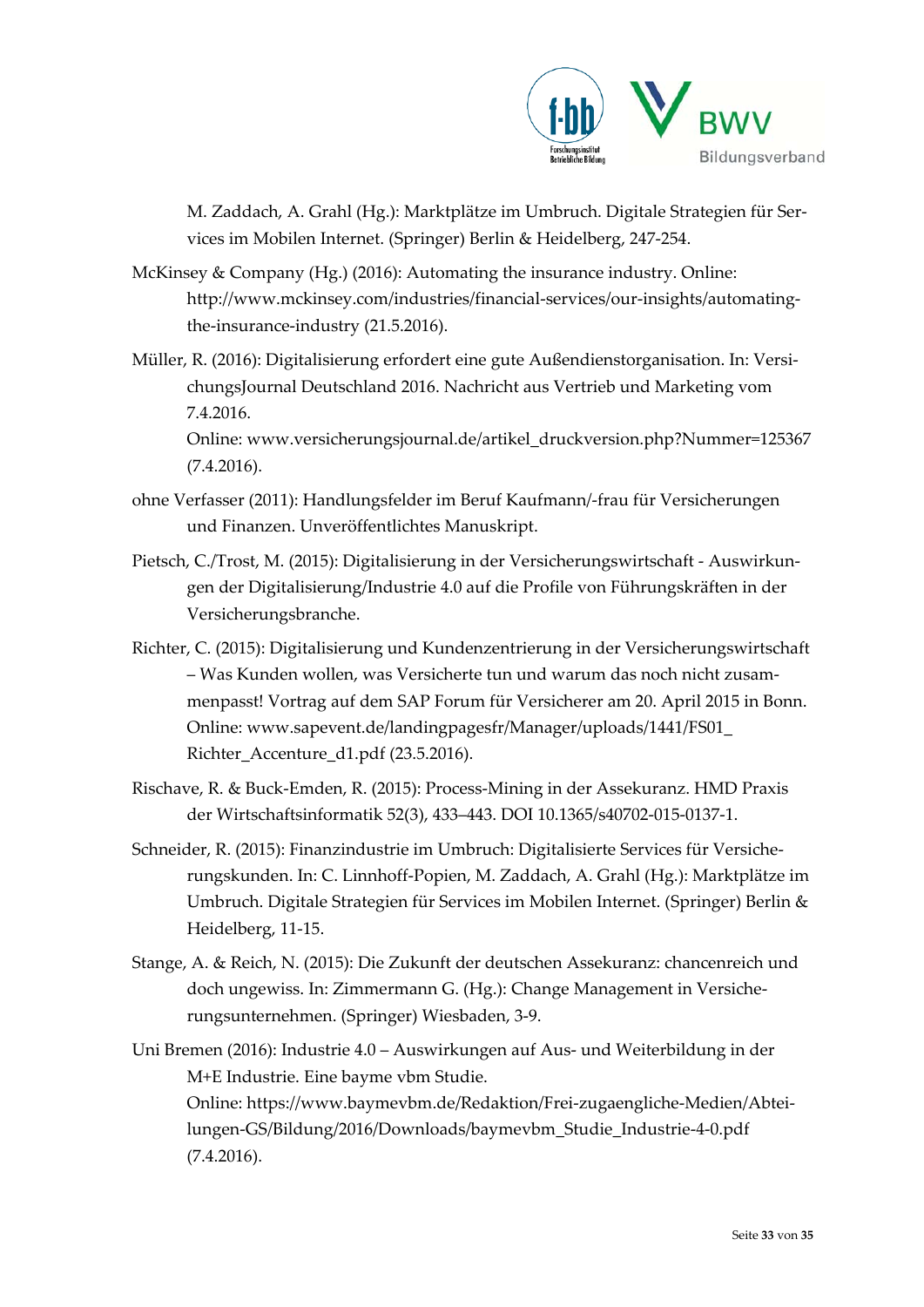

Wissmann, M., Knipper, M., Tillmann, U., Mittelbach, K., Wiechers, R., Genth, S. & Wie‐ ner, K. (2016): Die Erwartungen der Wirtschaft für 2016. Zeitgespräch. In: Wirt‐ schaftsdienst 96(1), 7‐25. DOI: 10.1007/s10273‐016‐1920‐5.

#### **Further Literature und Documents**

- Althuntas, M. & Uhl, P. (2015): Industrielle Exzellenz in der Versicherungswirtschaft. Be‐ stimmung der Industrialisierungsreife in einer zunehmend digitalisierten Welt. (Springer Gabler) Wiesbaden. DOI 10.1007/978‐3‐658‐12033‐7.
- Ambacher, N., Knapp, D. & Jánszky, S. G. (2014): Trendstudie Versicherungen 2020: Kun‐ den, Makler, Changeprozesse. Trendstudie des 2b AHEAD ThinkTanks. Leipzig, veröffentlicht am 14.4.2014. Online: http://www.2bahead.com/studien/trendstudie/detail/trendstudie‐versiche‐ rungen‐2020/ (15.6.2016).
- Bain & Company (Hg.) (2013): Versicherungen: Die digitale Herausforderung, München. Online: http://www.bain.de/Images/BainBrief\_Versicherungen\_Die‐digitale‐He‐ rausforderung\_FINAL.pdf (19.5.2016).
- BWV (2004a): Zukunftswerkstatt Versicherung ‐ Die Versicherungswirtschaft im Jahr 2010. Ein Szenario aus dem Jahr 2004. Präsentation.
- BWV (2004b): Zukunftswerkstatt Versicherung 2004. Dokumentation der Ergebnisse.
- BWV (2004c): Zukunftswerkstatt Versicherung 2004. Präsentation.
- Diehl, J. (2016): Digitalisierung in der Versicherungswirtschaft. Präsentation an der Fach‐ lehrertagung am 27.4.2016.
- Linnhoff‐Popien, C., Zaddach, M. & Grahl A. (2015): Marktplätze im Umbruch. Digitale Strategien für Services im Mobilen Internet. (Springer) Berlin & Heidelberg.
- Pfeiffer, S., Lee, H., Zirnig, C. & Suphan, A. (2016): Industrie 4.0 Qualifizierung 2025. (VDMA) Frankfurt am Main.
- PwC (2015a): Insurance 2020 & beyond: Necessity is the mother of reinvention. Online: http://www.pwc.com/gx/en/insurance/publications/assets/pwc‐insurance‐2020‐ and‐beyond.pdf (23.6.2016).
- PwC (2015b): Insurance 2020 & beyond: Reaping the dividends of cyber resilience. Online: http://www.pwc.com/gx/en/insurance/publications/assets/reaping‐dividends‐ cyber‐resilience.pdf (23.6.2016).
- Spatz, G. & Paul, U. (2015a): Die Zukunft der Vermittlerschaft in der digitalisierten Welt ‐ aus Sicht der Versicherungsunternehmen. Einführungsvortrag an der agv Perso‐ nalleiter Tagung 2015.